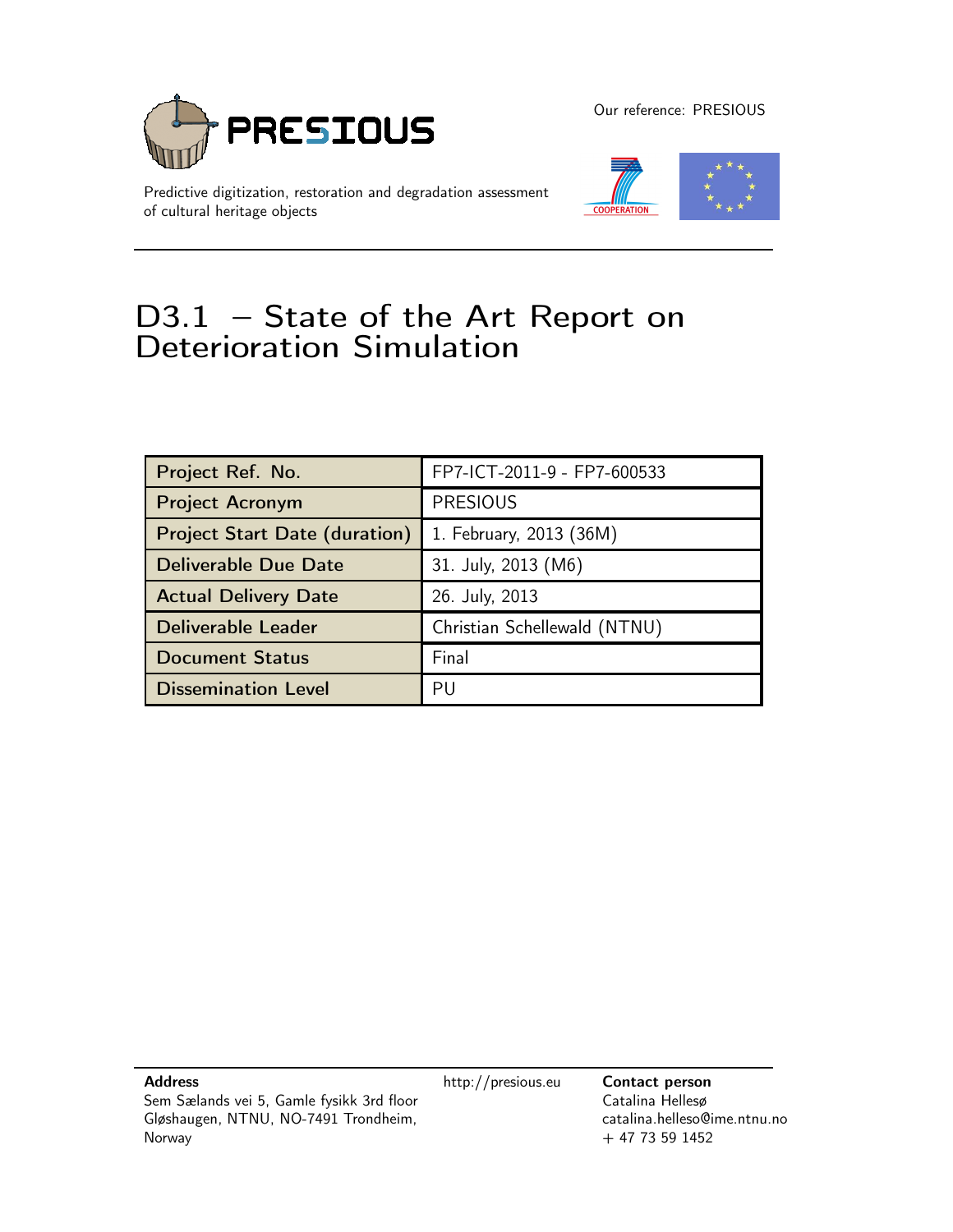# Deliverable Identification Sheet

| Project Ref. No.                    | FP7-ICT-2011-9 - FP7-600533                                                                                                                                                                                                                                                                                                                     |  |  |
|-------------------------------------|-------------------------------------------------------------------------------------------------------------------------------------------------------------------------------------------------------------------------------------------------------------------------------------------------------------------------------------------------|--|--|
| <b>Project Acronym</b>              | <b>PRESIOUS</b>                                                                                                                                                                                                                                                                                                                                 |  |  |
| <b>Document Name</b>                | PRESIOUS-D3.1-26072013-v1.0.pdf                                                                                                                                                                                                                                                                                                                 |  |  |
| <b>Contractual Delivery Date</b>    | 31. July, 2013                                                                                                                                                                                                                                                                                                                                  |  |  |
| <b>Deliverable Number</b>           | D3.1                                                                                                                                                                                                                                                                                                                                            |  |  |
| <b>Deliverable Name</b>             | STAR on deterioration simulation                                                                                                                                                                                                                                                                                                                |  |  |
| <b>Type</b>                         | Document (LAT <sub>E</sub> X)                                                                                                                                                                                                                                                                                                                   |  |  |
| <b>Deliverable Version</b>          | 1.0                                                                                                                                                                                                                                                                                                                                             |  |  |
| <b>Status</b>                       | Final                                                                                                                                                                                                                                                                                                                                           |  |  |
| Associated WP / Task                | WP3                                                                                                                                                                                                                                                                                                                                             |  |  |
| Author(s)                           | Christian Schellewald                                                                                                                                                                                                                                                                                                                           |  |  |
|                                     | Theoharis Theoharis                                                                                                                                                                                                                                                                                                                             |  |  |
|                                     | Kidane F. Gebremariam                                                                                                                                                                                                                                                                                                                           |  |  |
|                                     | Lise Kvittingen                                                                                                                                                                                                                                                                                                                                 |  |  |
| <b>Other Contributors</b>           |                                                                                                                                                                                                                                                                                                                                                 |  |  |
| <b>Project Officer</b>              | Philippe Gelin                                                                                                                                                                                                                                                                                                                                  |  |  |
| <b>Abstract</b>                     | This document represents the State of<br>the Art Report on deterioration simulation.<br>First the principle physical and chemical<br>weathering mechanisms along with their<br>appearances on stone are discussed. Then<br>we are concerned with deterioration simu-<br>lation approaches in the broader context of<br>various decay processes. |  |  |
| Keywords                            | Stone deterioration, weathering,<br>physi-<br>cal and chemical characterization, stone<br>surface recession, modeling of weathered<br>stone, visualization of stone decay process                                                                                                                                                               |  |  |
| Sent to Internal Reviewer           | 26. June, 2013                                                                                                                                                                                                                                                                                                                                  |  |  |
| <b>Internal Review Completed</b>    | 10. July, 2013                                                                                                                                                                                                                                                                                                                                  |  |  |
| <b>Circulated to Participants</b>   | 26. July, 2013                                                                                                                                                                                                                                                                                                                                  |  |  |
| <b>Read by Participants</b>         | 30. July 2013                                                                                                                                                                                                                                                                                                                                   |  |  |
| <b>Approved by General Assembly</b> |                                                                                                                                                                                                                                                                                                                                                 |  |  |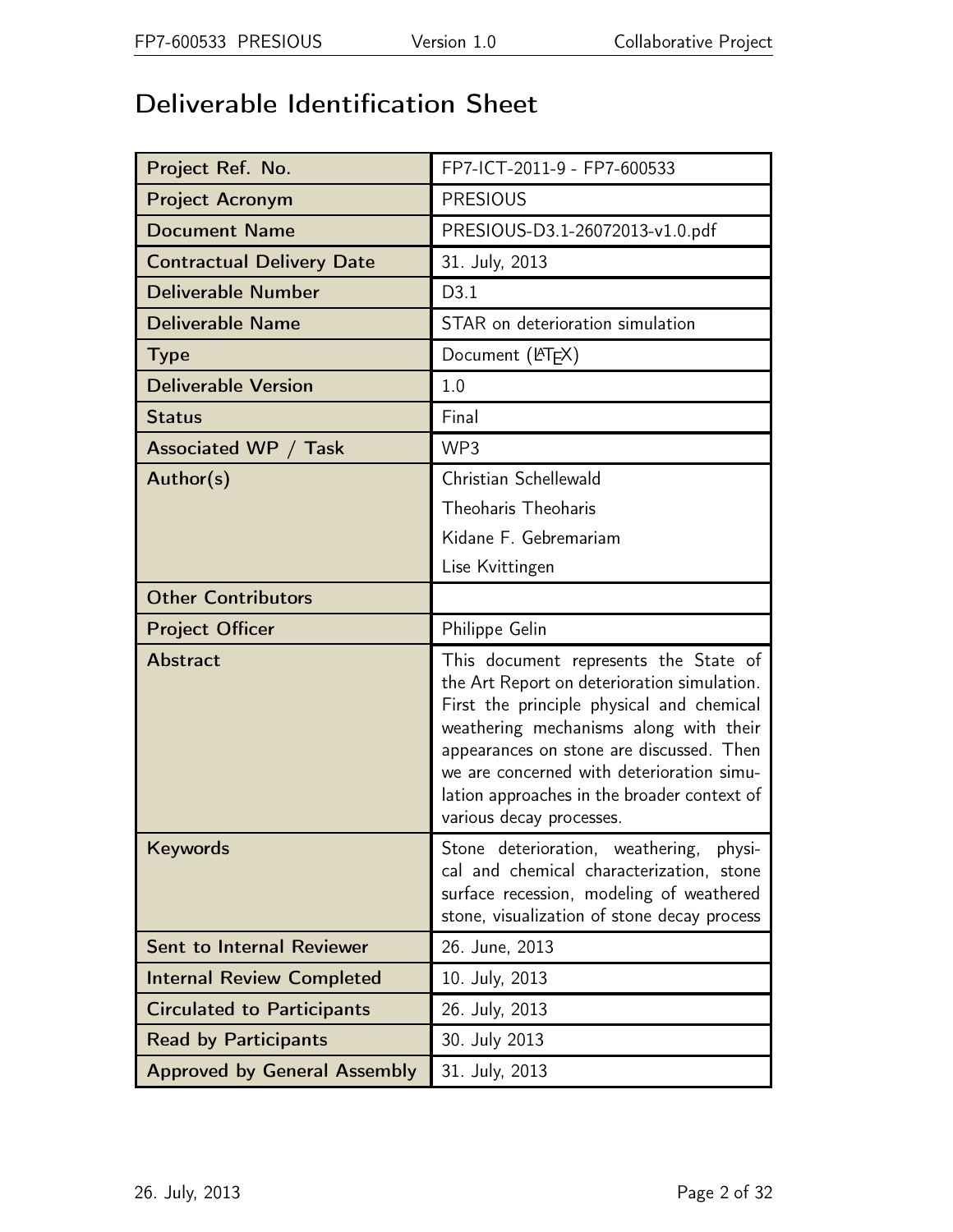| Date            | Version | Author/Editor/Contributor   | Summary of Changes       |  |
|-----------------|---------|-----------------------------|--------------------------|--|
| $25.6.2013$ 0.4 |         | C.Schellewald               | Draft version            |  |
| 27.6.2013 0.5   |         | T. Theoharis                | Comments integration     |  |
|                 |         |                             | and corrections          |  |
| 21.7.2013 0.6   |         | C.Schellewald               | Text edited for reviewer |  |
|                 |         |                             | comments integration     |  |
| 25.7.2013 0.8   |         | Kidane F. Gebremariam, Lise | Comments integration     |  |
|                 |         | Kvittingen                  | and corrections          |  |
| 26.7.2013 1.0   |         | C.Schellewald               | Final version            |  |

# Document Revision History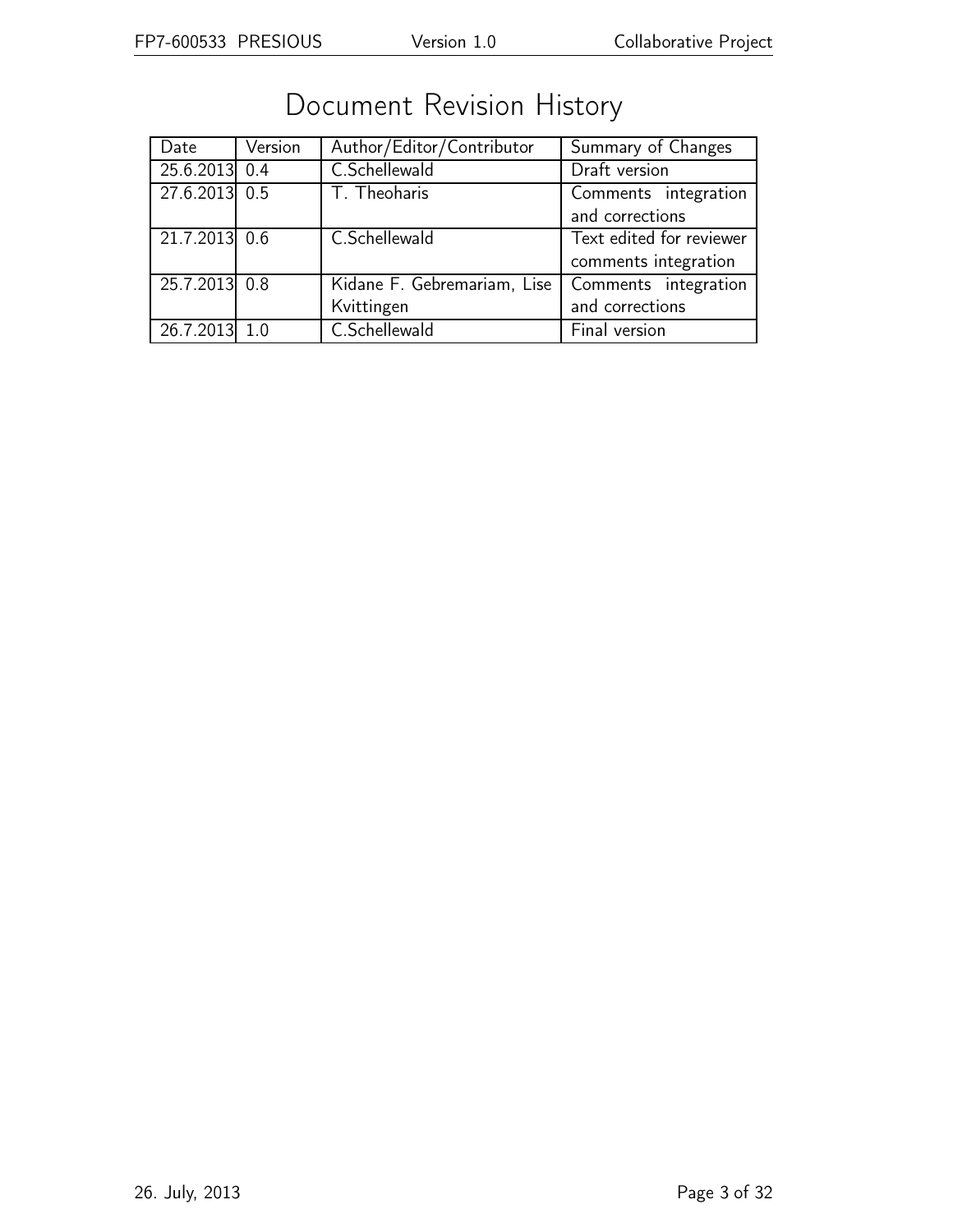# **Contents**

| $\mathbf{1}$ |                          | Introduction<br>5<br>1.1 General Overview research research resources and contact the contact of the contact of the contact of the contact of the contact of the contact of the contact of the contact of the contact of the contact of the contact<br>5                                            |                                                                      |  |  |  |
|--------------|--------------------------|-----------------------------------------------------------------------------------------------------------------------------------------------------------------------------------------------------------------------------------------------------------------------------------------------------|----------------------------------------------------------------------|--|--|--|
| $2^{\circ}$  | $2.2^{\circ}$            | <b>Geomorphological Processes</b><br>2.1.1 Weathering Processes (Physical, Chemical and Biological)<br>Weathering Types Related to Rain and Temperature                                                                                                                                             | 6<br>6<br>6<br>$\overline{7}$                                        |  |  |  |
| 3            |                          | <b>Physical/Mechanical Weathering</b><br>9                                                                                                                                                                                                                                                          |                                                                      |  |  |  |
| 4            | 4.2<br>4.3<br>4.4<br>4.5 | <b>Chemical Weathering</b><br>4.1 Chemical Weathering Mechanisms for Particular Stones<br>4.1.1<br>4.1.2<br>4.1.3<br>4.1.4<br>Sandstone/ Metamorphic Sandstone<br>4.1.5<br>4.1.6<br>Factors which make Chemical Modeling Difficult                                                                  | 10<br>10<br>10<br>11<br>12<br>12<br>13<br>14<br>15<br>15<br>16<br>16 |  |  |  |
| 5            | 5.1<br>5.2<br>5.3        | Phenomenological description<br>5.1.1 Linear vs. Non-linear Modeling<br>Visual features appearing in relation with stone decay remains and results<br>Texture as Clue for Stone Composition<br>Tools for Quantifying and Monitoring Stone Surface Deterioration 22<br>5.3.1                         | 16<br>17<br>19<br>20<br>22                                           |  |  |  |
| 6            | 6.1<br>6.2<br>6.3        | Visualization/Simulation of Decay Processes<br>Terrain Simulation Using a Model of Stream Erosion<br>6.1.1<br>Synthesis and Rendering of Eroded Fractal Terrains<br>6.1.2<br>Simulation of Liquids Interacting with Material<br>6.2.1<br>Erosion, Sedimentation, Strong chemical processes<br>6.2.2 | 23<br>23<br>23<br>24<br>24<br>24<br>24<br>25                         |  |  |  |
|              | 6.4                      | Appearance Based Surface Changes<br>6.3.1<br>Physical/Chemical Based Erosion Simulation<br>Eroding Flat Marble Surfaces (Stochastic Simulation)<br>6.4.1<br>Modeling and Rendering of Weathered Stone Fig. 2. All 2. All<br>6.4.2                                                                   | 25<br>26<br>26<br>26                                                 |  |  |  |
| 7            |                          | Conclusion                                                                                                                                                                                                                                                                                          | 27                                                                   |  |  |  |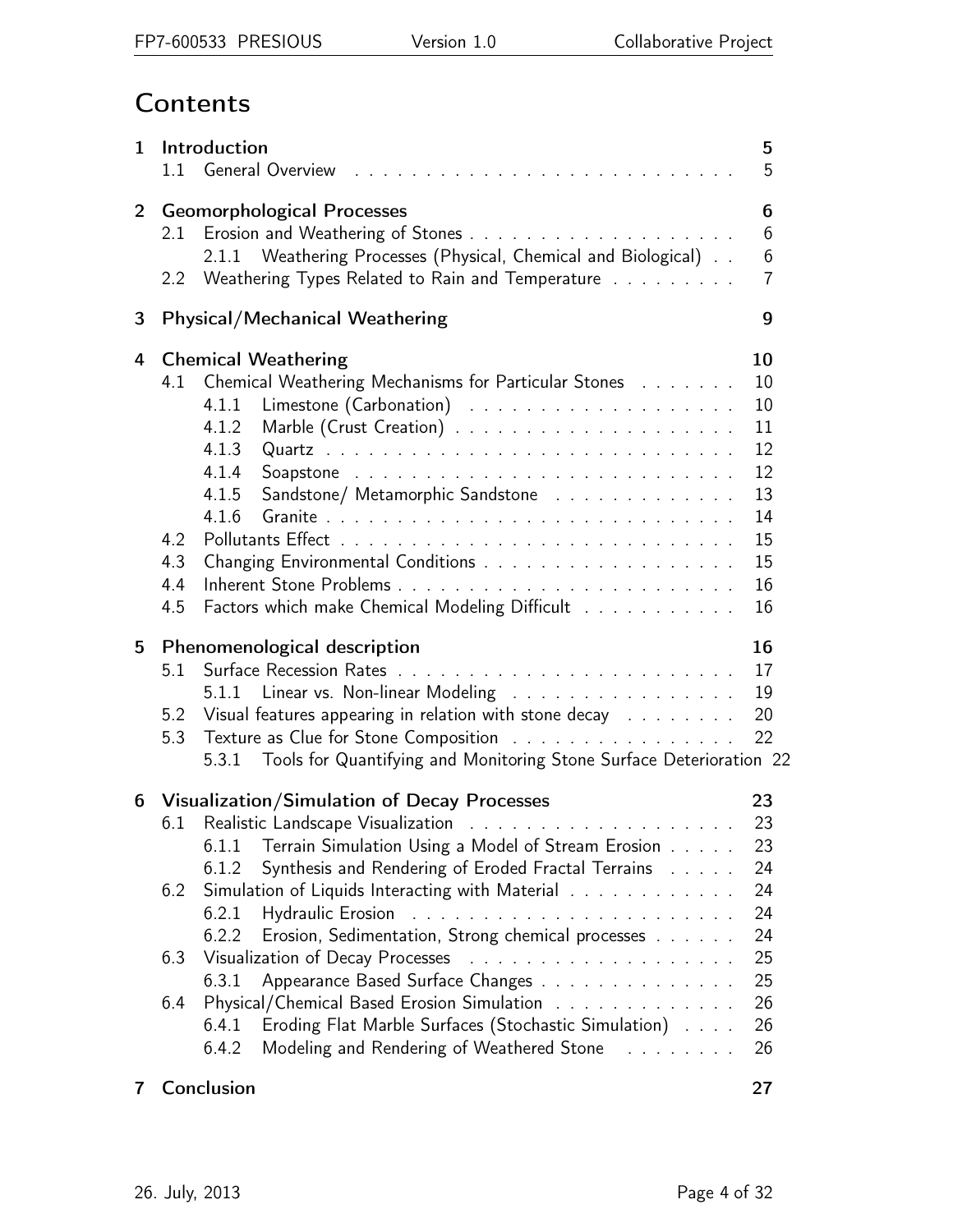## <span id="page-4-0"></span>1 Introduction

This state of the art report on the monument stone deterioration represents the deliverable D3.1 of work package 3 (WP3) of the PRESIOUS project. It aims at exploring the determining factors related to the simulation of physical and chemical (physicochemical) phenomena that affect the composition, structure and texture of stone monuments exposed to weathering conditions. We focus on stone degradation mechanisms along with simulation and visualization techniques that can be applied for forward and inverse erosion predictions.

## <span id="page-4-1"></span>1.1 General Overview

Stone monuments worldwide are suffering from weathering and erosion due to natural causes and causes created through human impact [1]. As stone monuments are an essential form of cultural heritage, there is a concern about their sustainability and how their sustainable conservation can be implemented. It is therefore crucial to develop methods to predict the stone monuments deterioration for preventive conservation and reconstruction of earlier appearance in case of already damaged structures. An interdisciplinary approach is neccessary to achieve this as knowledge from different fields is needed to understand the processes involved in the deterioration of stone. Simulations and the visualization of these processes can be based on a physical and chemical understanding of the interaction of both intrinsic and extrinsic factors that have an impact to stone deterioration.

Based on this our main aim is the realistic simulation of stone erosion and weathering effects. That will allow us to create artificially aged stone-monuments and fragments that can subsequentially be used to evaluate the reassembly and completion methods to be developed in work package 4. Another driving factor for developing an erosion simulator is the fact that such a tool can help to compare the deterioration of cultural heritage objects over a long time-span with different protection methods applied (e.g. protections against rain, wind or temperature change). This will help to make educated decisions about how to best preserve cultural heritage monuments for future generations. Note that the interest in the simulation and estimation of degrading processes is not limited to cultural heritage objects alone. Erosion simulations are also of high interest in civil engineering where the monitoring of degradation damages at structural buildings like bridges, railway foundations or concrete buildings can have a large economic and social impact. Due to the huge amount and complexity of processes involved in erosion the focus of our work will be on selected relevant degradation mechanisms of stone for which the general physical and chemical processes are known.

In the first part of this report are we concerned with the fundamental processes that lead to the deterioration of stone. Then we look at interesting and important approaches that represent the current state of the art in the broader context of deterioration simulation and their realistic visualization.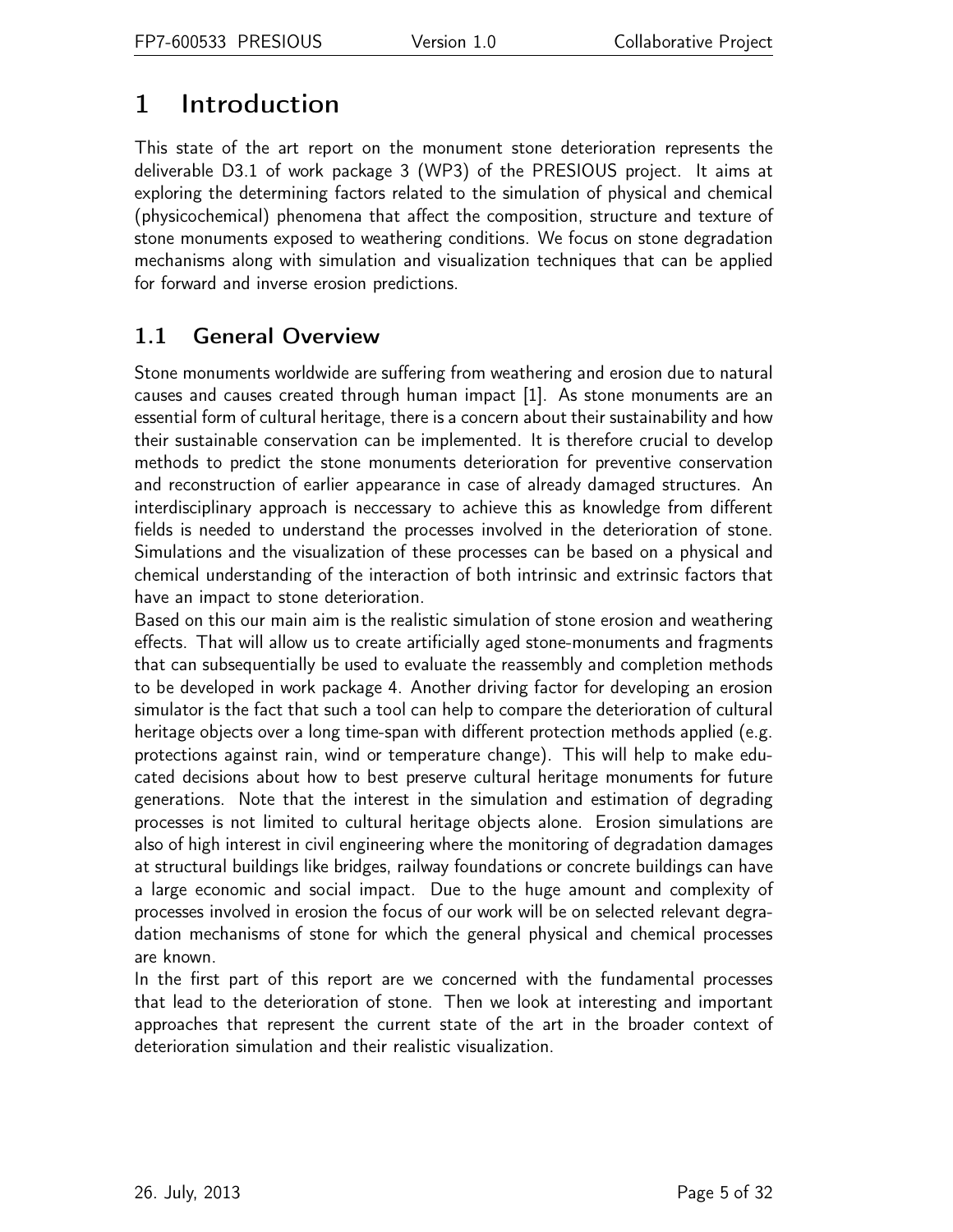## <span id="page-5-0"></span>2 Geomorphological Processes

The geomorphological processes, in particular stone weathering and erosion, are fundamental in shaping the surface of the Earth and have led to the formation of different topographic features of the landscapes (for example a glacial scenery, deserts, ragged mountains or the flat terrain in river valleys). The main features are:

- the production of regolith (e.g. loose, heterogeneous material like dust, soil, or rock fragments) by weathering and erosion,
- the transport of that material,
- and its deposition.

The speed and extent of stone weathering depend on the climate of the particular region, the nature of stone, and the characteristics of the diverse weathering processes involved. Though earlier weathering studies did not focus mainly on the degradation of cultural and historical objects, over the past 50 years, many researches have been conducted in connection with monument stone conservation including those on weathering processes and rate studies [1]. When it comes to the study of recession rates, monuments and tombstones were found to be useful historic weathering indicators as it is possible to acquire crucial data on known exposure time and stone composition. It is difficult to estimate the recession rate of a natural landscape due to the need to find original surface. The large scale geomorphological weathering processes and mechanisms are in principle also relevant for the deterioration of stone that occurs on a much smaller scale and which we wish to approximate and visualize within workpackage 3 of the PRESIOUS project

## <span id="page-5-1"></span>2.1 Erosion and Weathering of Stones

In geology the terms erosion and weathering are both used to describe the deterioration of rock and stone but can be distinguished on the basis of the involved material movement. Erosion involves the exposure of stones to external forces and transport processes that originate from water- or wind-flow and gravity. Note that this also includes forces and transport processes due to ice, snow or waves. In contrast weathering denotes the processes that are weakening or loosening stone particles internally. Beside the disintegration of stone into smaller pieces, weathering also involves the dissolution of material into water due to the effects of atmosphere and hydrosphere. The nature of the stone is the determining factor when it comes to its resistance to deterioration with time. From a geologic point of view, stone weathering is a response to the difference between the conditions in which the constituent minerals are formed and the conditions when the stone is exposed to Earths' surface.

### <span id="page-5-2"></span>2.1.1 Weathering Processes (Physical, Chemical and Biological)

Monument stones are known to undergo slow and sporadic deteriorations that appear in different forms and types. These deteriorations are sometimes obvious, sometimes not. The causes are intrinsic factors like low durability and extrinsic factors like environmental and anthropogenic impact, as well as the interplay between them.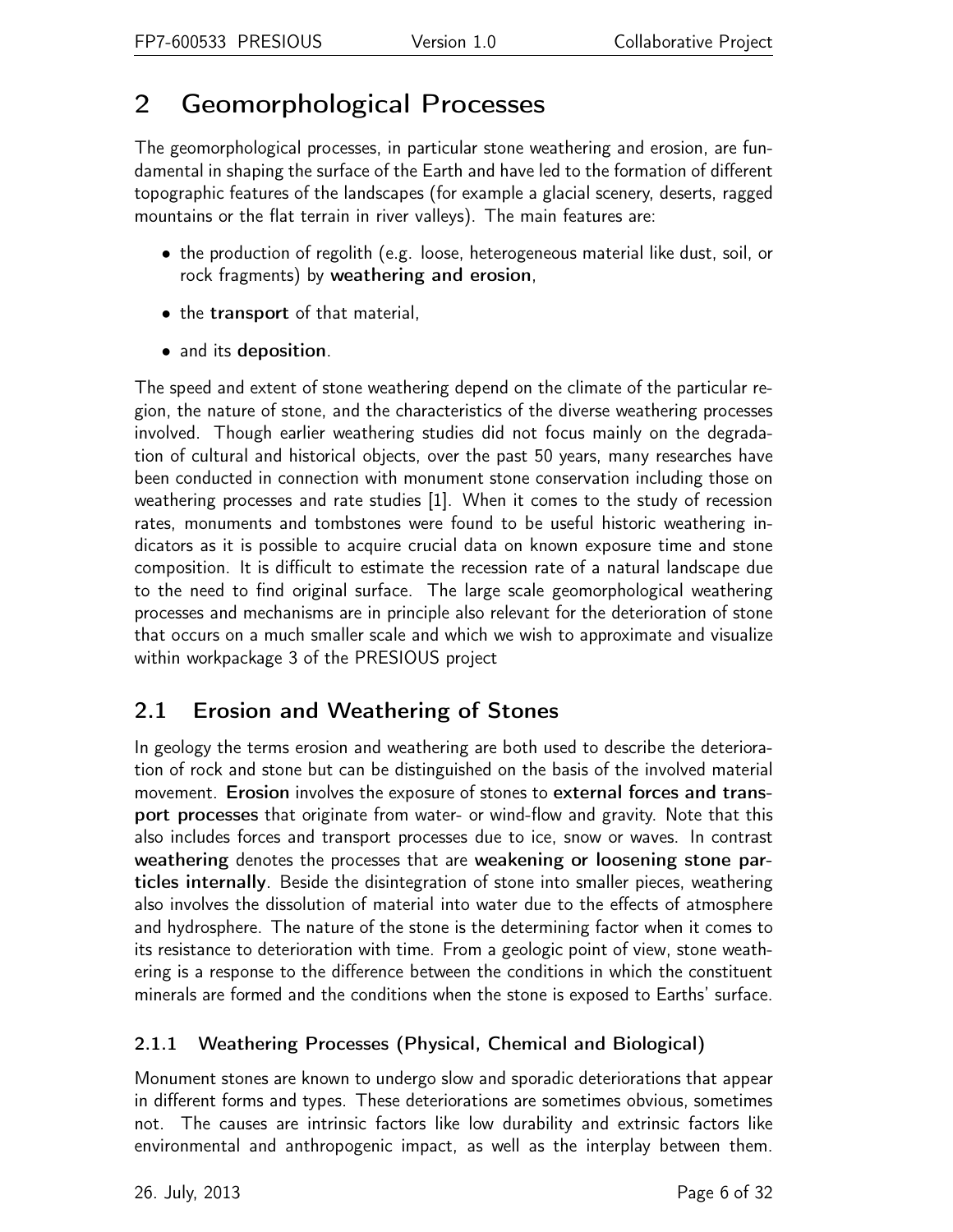Although there is progress a better understanding of these processes is needed as many mechanisms and interactions are not yet well understood.

The three main weathering processes which often work simultaneously to decompose rocks are physical, chemical and biological in nature. Physical or mechanical degradation processes are determined by the action of heat, water and pressure with the stone while chemical weathering describes the effects and reactions of atmospheric chemicals with the stone material. Physical weathering by splitting a stone into smaller pieces favors chemical weathering due to the resulting higher surface area to volume ratio. Both might involve biological processes as well (like forces from growing roots or biologically produced chemicals that react with the stone), but the impact of those play only a minor role for the scenarios we intend to model and are beyond the scope of this project. However, biodegradation is one of the causes of stone discoloration and degradation due to the colonization by living organisms such as bacteria, fungi, algae and lichens. The interaction between the stone and the organism can both advance and retard the rate of deterioration. Besides forming biofilms on surfaces of stones the organisms can dwell in cracks, pores and bores. The natures of the stone and prevailing environmental conditions determine the type, processes and extent of biodeterioration [2]. The basic processes for some of the physical and chemical weathering are detailed in section [3](#page-8-0) and [4,](#page-9-0) respectively. The varying contributions of physical and chemical weathering to stone decay depending on the climatic conditions are presented in section [2.2.](#page-6-0)

### <span id="page-6-0"></span>2.2 Weathering Types Related to Rain and Temperature

Climatic factors such as temperature, precipitation, wind speed and direction, radiation and relative humidity can have an influence on the deterioration of monument stones. The degree of their impact varies depending on the stones local environment and their intrinsic nature. For instance, stone surfaces exposed to intense sunlight are also exposed to high temperature variations which can lead to stress and shock on stones which are especially heterogeneous in their composition as different minerals expand and contract differently [3]. Frost weathering becomes serious when there is a slight change in temperature around zero degree Celsius. Temperature variation when coupled with other climatic factors like humidity results in other synergy effects that determine stone weathering. For instance, the stone deterioration through freeze thaw cycles would be exacerbated if there is high precipitation before freezing and coupled with salts in stone structure [4]. Like temperature, precipitation is a key climatic factor since dissolution of stone materials [5] and many weathering processes are associated with it.

In 1950 the physicist Louis C. Peltier [6] put morphogenetic regions - regions showing different weathering characteristics – into a relationship with the mean annual rainfall and the mean annual temperature as shown in figure [1.](#page-7-0) This generalized representation of the distribution of chemical and physical weathering/erosion processes indicates that different climatic characteristics lead to different weathering processes. He pointed out that in each of the morphogenetic regions (they relate to Glacial, Periglacial, Selva, Moderate, Savanna, Semi-Arid and Arid regions) different weathering processes act together in certain proportions. Maritime regions which typically show a different character due to strong wind and water action are not considered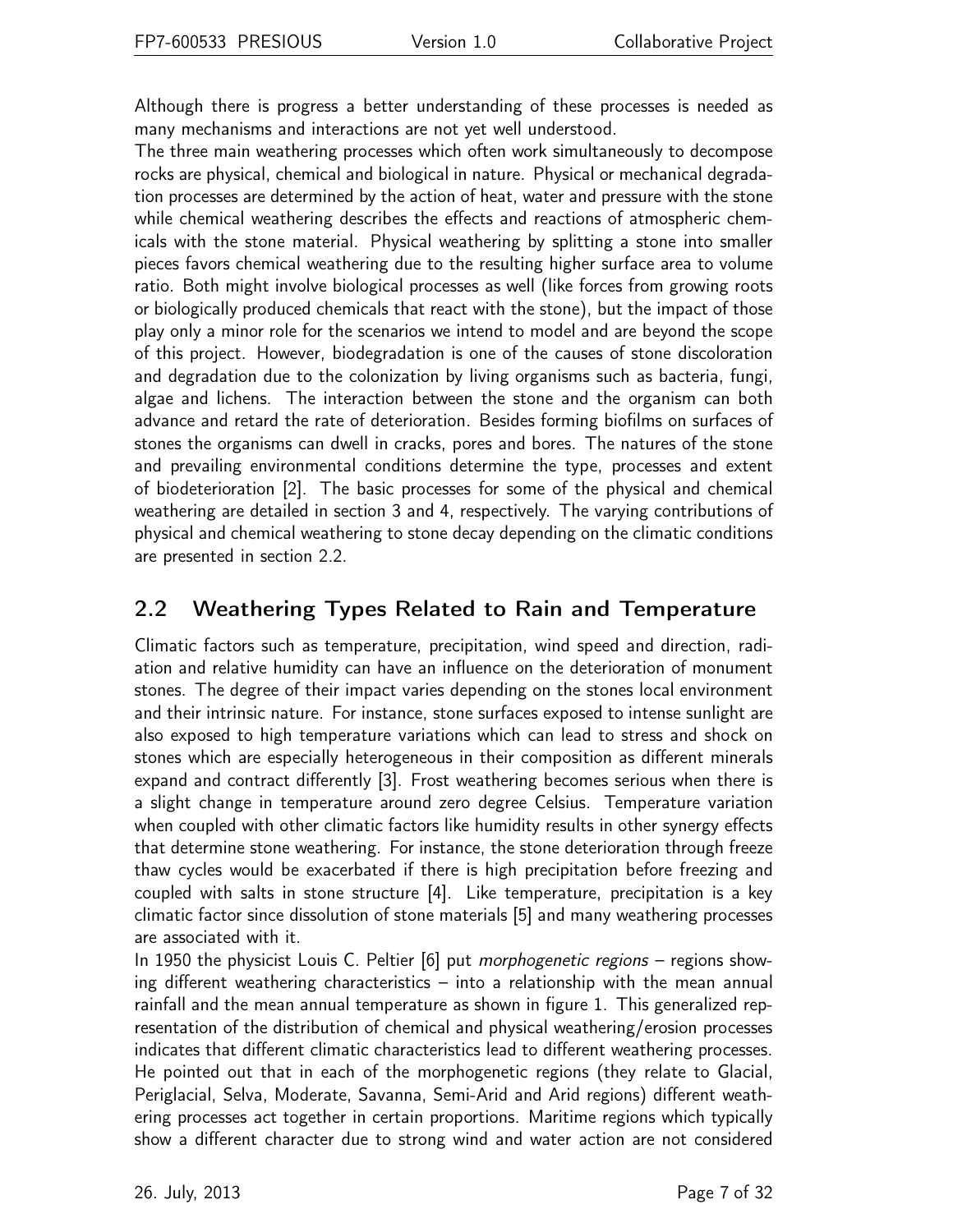

separately in this simplified representation. However, Norwegian stone monuments,

<span id="page-7-0"></span>Figure 1: Graph indicating the present weathering processes in relationship to the mean annual rainfall and the mean annual temperature (Redrawn after Louis C. Peltier [6])

like the Nidaros cathedral, are often located along fjords or closely to the coast with cold to mild winters and cool to warm summers and about 900mm annually rainfall in Trondheim (compare [7]).

#### Coastal vs. Inland Weathering

Inkpen and Jackson [8] investigated data of marble gravestones from inland urban, inland rural, coastal urban and coastal rural sites in Britain that exhibit similar amounts and variations in rainfall and would therefore lie closely together in the Peltier diagram above. Their findings are inconclusive as they found that one particular investigated inland rural site had a significantly lower mean weathering rate but that the urban sites of Oxford, Lodge Hill and Portsmouth showed similar weathering rates, despite their diverse locations (coastal and inland) and histories. This indicates that beside rainfall and mean temperature other factors have an observable influence on the weathering as well.

In the following section we enumerate the principal physical weathering processes that affect stone mechanically and in section [4](#page-9-0) we summarize some of the known fundamental chemical stone weathering mechanisms.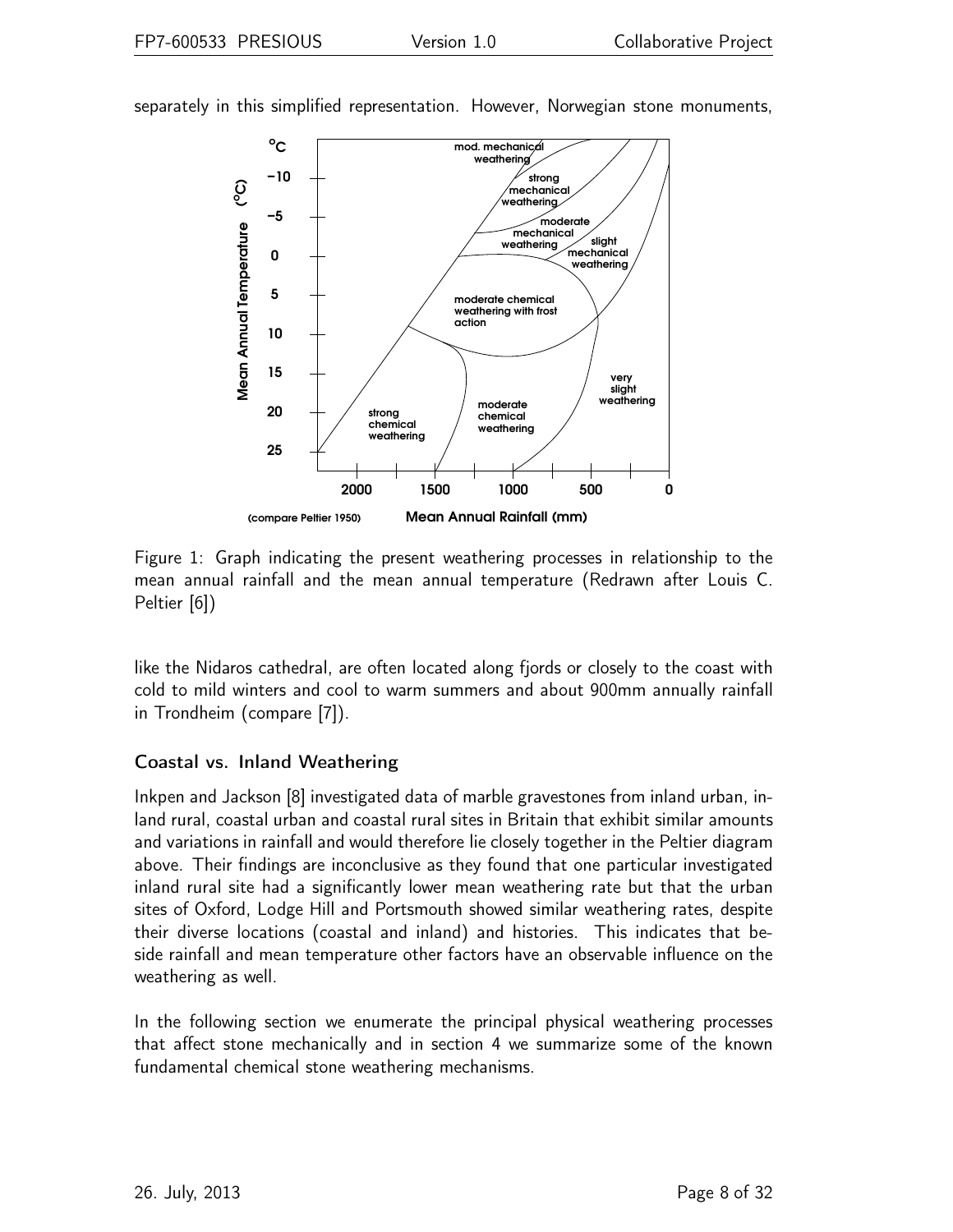## <span id="page-8-0"></span>3 Physical/Mechanical Weathering

One can distinguish the following main physical weathering mechanisms that essentially do not change the chemical composition of the minerals within the stone.

- Thermal expansion and contraction/differential thermal stress: The daily and/or yearly temperature changes repeatedly warm up and cool down stone. The heating causes expansion and the cooling leads to a contraction of the stone material. As different minerals expand and contract at different rates this creates stresses along mineral boundaries (e.g. the contact surfaces of typically different colored minerals) where the stone finally cracks and breaks. Stones are relatively weak conductors of heat and in areas with very high daily temperature differences (about 50◦C and more) this leads to an effect known as onion skin weathering or differential expansion affecting mostly the first few centimeters at the surface of the stones. For grained stones composed of differently sized and oriented crystals, like granites and marbles, cyclic heating and cooling results in deterioration even at small temperature changes. The thermal cycling can lead to granular decohesion of the stone. Stones that contain hydrated minerals like gypsum and clay are sensitive to thermal cycling due to the loss of the hydration water in these minerals. Treatments that causes the stone surface to react differently than the interior like salts, water films, or biofilms can lead to a shear stress, crack propagation, and, finally, flaking [9].
- Wetting and drying: Rocks or stones most affected by wetting and drying are the ones that contain various clays. Porous material like clay absorbs water vapor from the atmosphere and tends to expand. Such stone types are thus affected by the cyclic crystalline swelling and contraction even when the relative humidity fluctuates normally. For some stones in which phyllosilicates (sheet silicates like micas, chlorite, serpentine, talc, and the clay minerals) are found, sandstones for example, the hydric expansion can be two times that of the thermal expansion.
- Frost wedging/frost shattering/ice wedging: The freeze-thaw weathering (also known as frost shattering) denotes the process in which water gets trapped in cracks or joints of a stone and undergoes repeated cycles of freezing thereby putting pressure on the stone as the ice expands, followed by melting that releases the pressure. The repetition of this cycle weakens and eventually shatters the stone into fragments and chips. Due to its nature this process is predominant when the temperature fluctuates around zero degrees.
- Salt crystallization: In between physical and chemical weathering processes do we find the crystallization of salt. Salt formation is one of the most critical, often the major factor, within the deterioration mechanisms of building stones. Salt solutions (which might result from a chemical decomposition of the stone or the deposition of particulates on the surface or might be drawn from ground in the presence of water) seep into cracks and joints within the rocks and when the moisture evaporates, the salt is left behind and the growth of salt crystals creates stresses that can break down the stone. The salts of sodium chlorite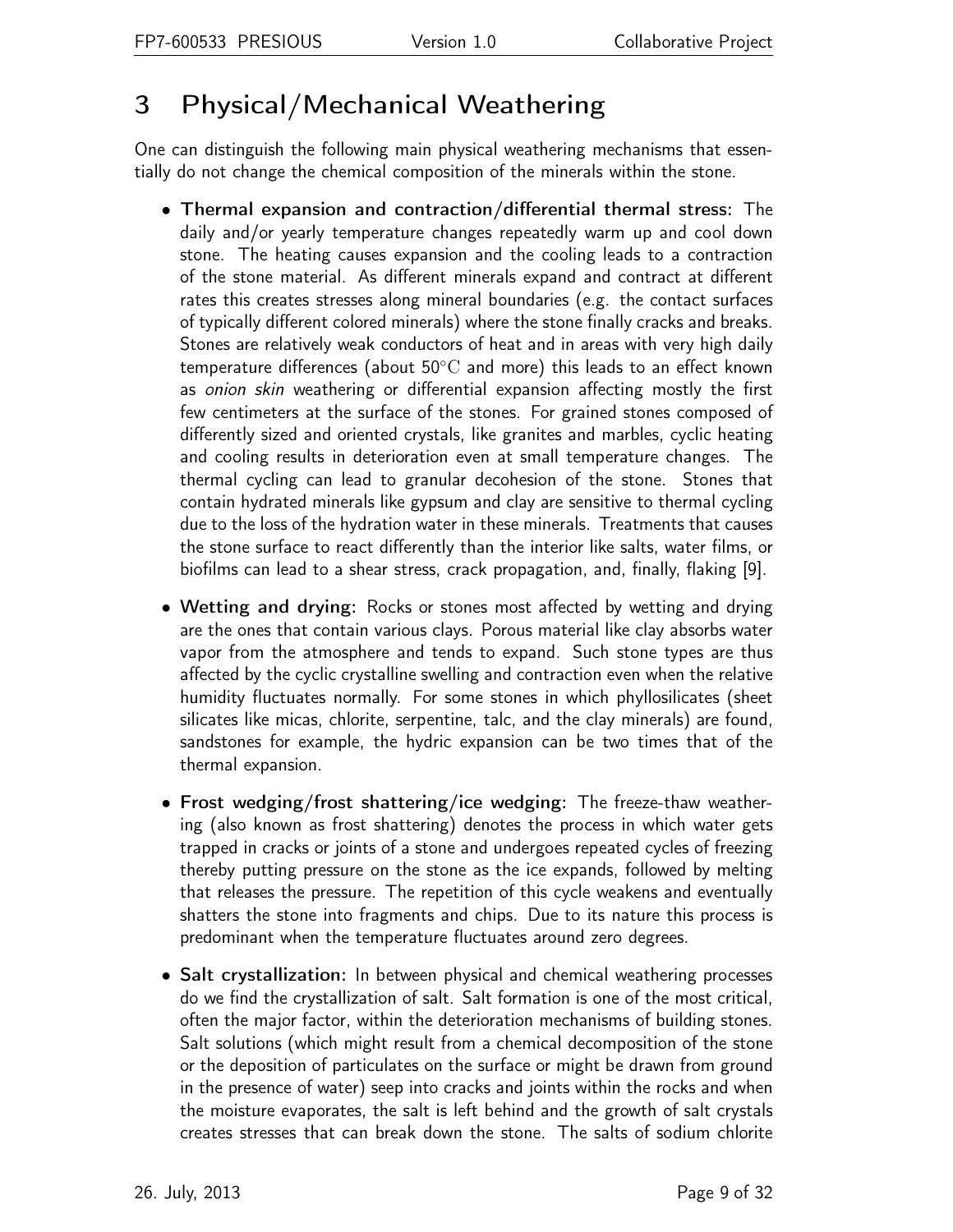$\rm NaCl$  and calcium chloride  $\rm CaCl_{2}$  that are used as deicing agents in winter seasons are also considered to be a source for salt crystallization after they are transported to the stone by different mechanisms.

George W. Scherer examined in [10] several important weathering processes like the thermal expansion of calcite, freeze/thaw cycles, salt crystallization along with the swelling of clay inclusions and reviewed what is understood of these mechanisms and which aspects remain to be solved. He concluded that salt damage is one of the most serious, but least understood, causes of stone deterioration and that the essential mechanisms that cause stresses in stone are known, but that details are not clear.

## <span id="page-9-0"></span>4 Chemical Weathering

Chemical weathering is the disintegration of stone by chemical mechanisms such as carbonation, hydration, hydrolysis, oxidation, complexation and ion exchange in solution. Mineral dissolution of stones is closely linked to climatic conditions, air pollution and acidic particulate deposition on stones.

In [11] the author David G. Price noted that chemical weathering usually includes the solution of stone material the degree of which depends on the amount of water passing over the surface, the solubility of the material, and the pH value of the water. Considering all possible reactions of stone materials with all possibly present chemicals becomes quickly very complex. However, for some stones the chemical degradation or weathering mechanisms of particular material components are relatively well known.

## <span id="page-9-1"></span>4.1 Chemical Weathering Mechanisms for Particular Stones

Some chemical weathering mechanisms that lead to familiar erosion and degradation patterns – like carbonation or the crust building on rain protected marble objects – are known in relatively detail. Below we provide a few examples of weathering mechanisms that are chemically well understood.

### <span id="page-9-2"></span>4.1.1 Limestone (Carbonation)

The chemical weathering of limestone is also known as carbonation. Limestone consists of different crystal structures (mainly calcite and aragonite) of calcium carbonate  ${\rm (CaCO_3)}$  with its origin often from the remains of marine organisms. The carbon dioxide  ${\rm (CO}_{2})$  in the air is dissolved in rainwater resulting in weak carbonic acid  $(\mathrm{H_{2}CO_{3}}$  or equivalently  $\mathrm{OC(OH)_{2}})$ :

> carbon dioxide + water  $\implies$  carbonic acid  $CO_2 + H_2O \rightleftharpoons H_2CO_3$

In contact with limestone – as it seeps into cracks – the weak acid reacts with the stone and forms calcium bicarbonate  ${\rm (Ca(HCO_3)_2)}$ :

$$
\begin{array}{rcl} \text{carbonic acid} + \text{calcium carbonate} & \longrightarrow & \text{calcium bicarbonate} \\ \text{H}_{2}\text{CO}_{3} + \text{CaCO}_{3} & \longrightarrow \text{Ca(HCO}_{3})_{2} \end{array}
$$

26. July, 2013 Page 10 of 32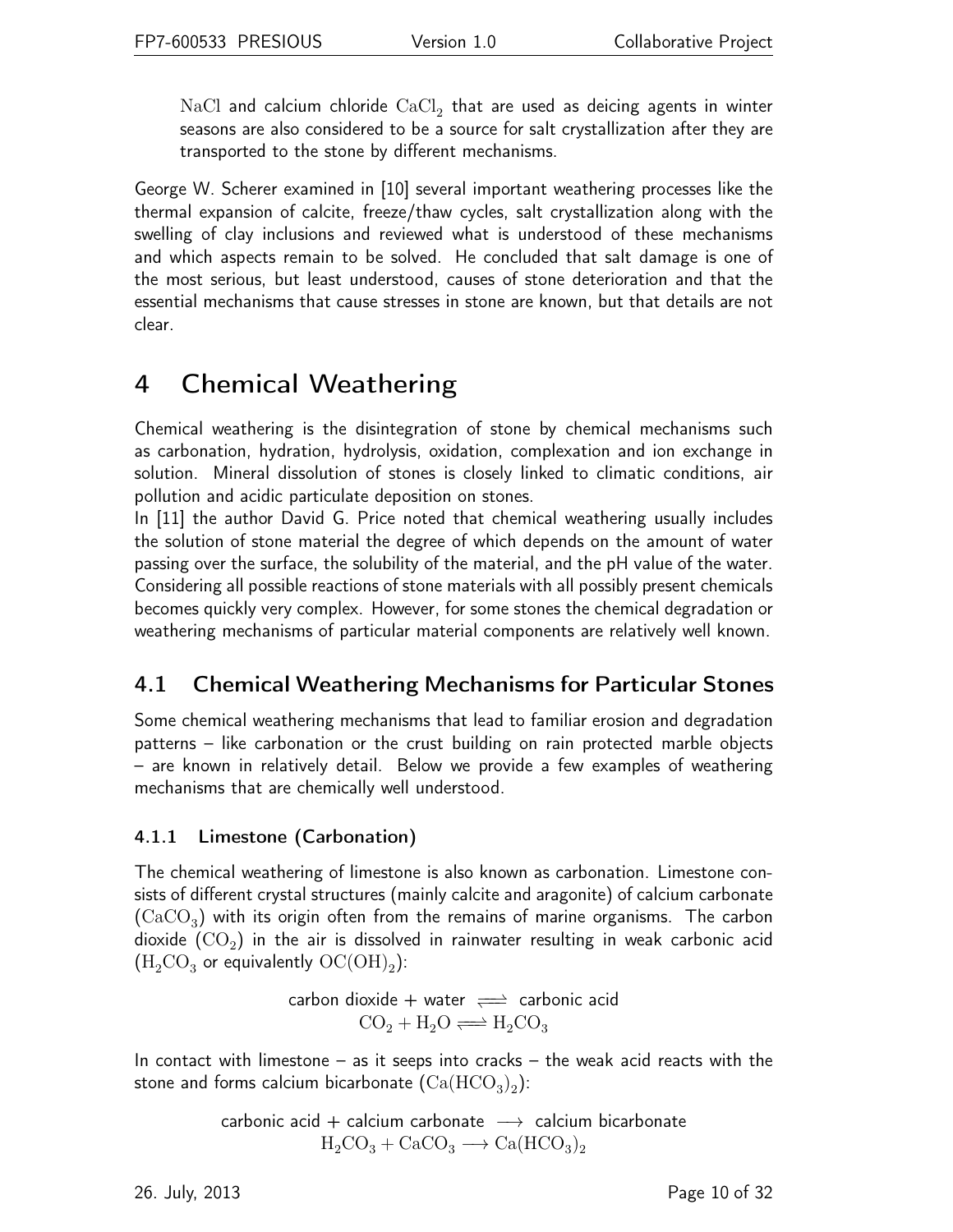Since calcium bicarbonate is soluble, it is carried away in solution, eventually eroding the limestone. The acidity of the rain is often enhanced by reactions with atmospheric pollutants like sulphur and nitrogen oxides, resulting in increased rates for the limestone dissolution. Biocolonization of the cracks created might further exacerbate the deterioration.

For example, on a larger scale this process deepens and widens the joints of welljointed limestone resembling an artificial pavement as shown in figure [2.](#page-10-1)



<span id="page-10-1"></span>Figure 2: Limestone pavement above Malham Cove in the Yorkshire Dales, United Kingdom (C User:Lupin/ Wikimedia Commons)

### <span id="page-10-0"></span>4.1.2 Marble (Crust Creation)

Marble consists mainly of calcite (the most stable polymorph of calcium carbonate  ${\rm CaCO}_3)$ . Srinivas S. Yerrapragada et al. [12] investigated the weathering of marble, observing two processes.

- 1) Crust building: Sheltered from rain, dry deposition is creating a black crust composed of gypsum  $(\mathrm{CaSO_4}\cdot2\,\mathrm{H_2O})$  and soiling materials deposited on the surface. Later the crust exfoliates meaning it peels off in flakes, splinters or scales. They list several crust formation reactions and mention that the overall mechanism may be more complex. For example they refer to a *galvanic* cell model to explain that the crust continues to grow although one would expect that the crust protects the underlying stone (marble) from future direct deposition of air pollutants.
- 2) Surface recession: On unsheltered surfaces, dry deposition happens too, but it is washed away by rain as  $\mathrm{CO}_2$  in rainwater plus  $\mathrm{H}^+$  ions corrode the marble.

Mentioning that the mechanisms of surface recession are too complex, the authors made outdoor experiments measuring the amount of material (calcium) that run off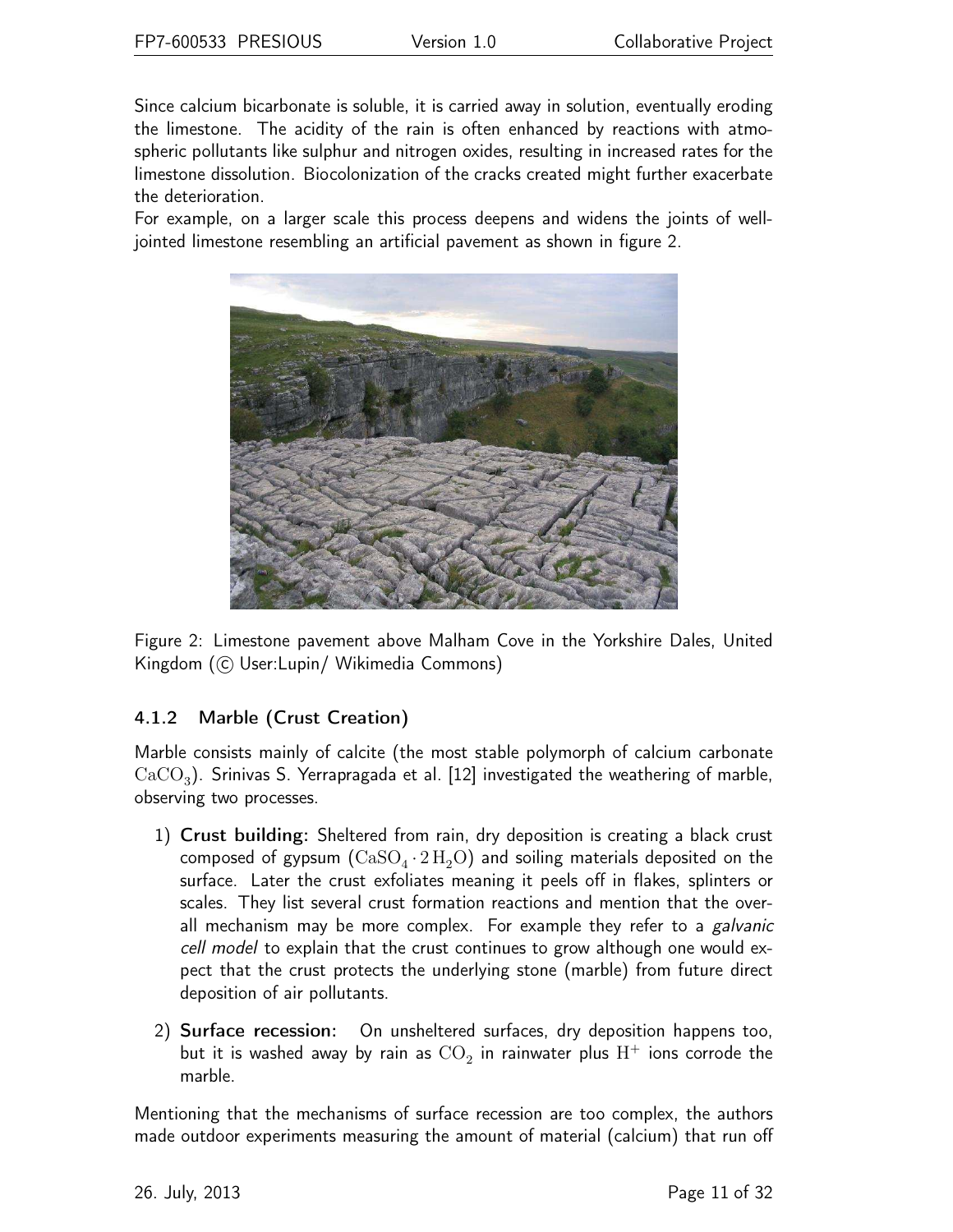during rain showers and related this to the exposed sample surface allowing them to estimate the recession through rainfall. They found that the surface recession is about 7 times larger than the crust formation rate.  $(14.5 \mu m/yr \text{ vs. } 1.9 \mu m/yr)$ . The sum of all these effects is then approximately described by a simple equation (see eq. [1\)](#page-11-2) for the total surface recession rate of marble per meter of rainfall.

<span id="page-11-2"></span>
$$
\delta_m \left[ \frac{\mu m}{m} \right] = 6.56 + 27.38H^+ + \frac{1.131 \cdot 10^{13} \, C_{SO_2}^{0.7} C_{NO_2}^{0.3}}{V} t \tag{1}
$$

In this equation  $H^+$  is concentration of Hydrogen ions measured in mmol/L and the concentrations of sulfur dioxide  $(C_{SO_2})$  and nitrogen dioxide  $(C_{NO_2})$  in air are measured in mol $/cm^3$ . The time  $t$  is in years [yr], and the rainfall  $V$  is measured in meters [m]. Roberto Bugini et al. [13] investigated the rate of crust formation on marble surfaces by analyzing samples of black crusts in an urban area providing some growth numbers for the crusts.

#### <span id="page-11-0"></span>4.1.3 Quartz

Quartz appears in many varieties (Amethyst, Rose quartz, Tiger's Eye, ....) with different colors depending on present trace elements. However, pure quartz is translucent and colorless. The crystal is made up of silicon-oxygen tetrahedrons  $(\mathrm{SiO}_4)$  and the whole compound consists of one part silicon and two parts of oxygen (silicon dioxide,  $\mathrm{SiO}_2)$ . It is practically insoluble in water and in general not attacked by acids as it is an anhydrite of an acid itself (orthosilicic acid  $\rm H_4SiO_4)$ . It remains relatively unaffected by chemical reactions and its harder nature makes it also durable against physical processes.

#### <span id="page-11-1"></span>4.1.4 Soapstone

Soapstone is a metamorphic rock that arises from the transformation of originally existing rocks due to several possible processes within the Earth's surface (e.g., tectonic processes) causing pressure, friction and distortion. Soapstone is rich of talc, which is a magnesium-rich (Mg) mineral that gives the rock a soapy, greasy feel. In [7] Per Storemyr discussed the geology, petrography (describing the mineral content and the textural relationships) and salt content of soapstone deposits which we list in a summarized form here:

- Soapstone originates from various magnesium-rich rocks, such as peridotites and dolomitic carbonates.
- The softness of soapstone comes from flaky minerals, mostly talc.
- Other common minerals in soapstone deposits are: chlorite and carbonates (calcite, dolomite and magnesite-breunnerite)
- Minerals in some deposits include: amphiboles, such as tremolite-actinolite, small amounts of mica
- Opaque minerals include: magnetite, pyrite and pyrrhotite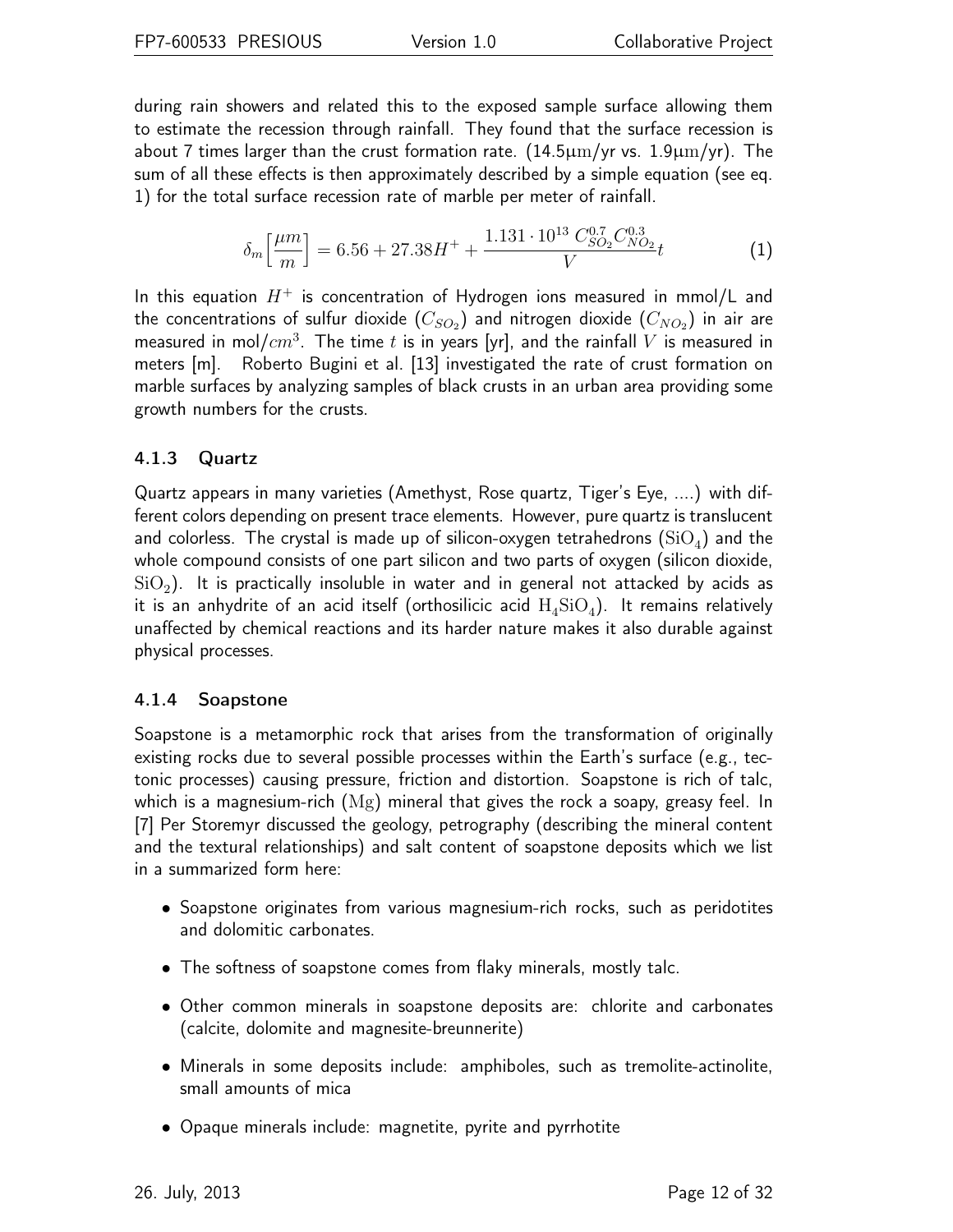• Relics of original olivine-, pyroxene- and serpentine-rock may be present when the transition to soapstone is incomplete.

The so-called "Grytdal" soapstone (named after its origin) that was commonly used during the restoration period between 1869 and 1892 has led to massive stonework damage at the Nidaros cathedral (See figure [3\)](#page-12-1).



<span id="page-12-1"></span>Figure 3: Photo: Archive of the Restoration Workshop of the Nidaros Cathedral (ARW) 1992, taken from [14]. It shows the rapid weathering effects of a part of the Nidaros Cathedral (the frieze from the choir) made of Grytdal soapstone in the 1880s.

"Grytdal" contains up to 10% pyrrhotite which is an unstable iron sulfide mineral. Pyrrhotite oxidizes and forms iron hydroxides, jarosite, gypsum and some magnesium sulfates leading to the observed damage. According to Storemyr [14] the "Grytdal" stone seems also to contribute to the formation of black gypsum crusts as the observed crusts can not be blamed to air pollutants ( $\mathrm{SO}_2$  and particulate matter) alone.

Storemyr noted that in Norway another stone, that was used in medieval monuments, is also called soapstone. This is a soft chlorite schist usually derived from tectonic metamorphism of basalt but with a low talc content and slightly different properties.

### <span id="page-12-0"></span>4.1.5 Sandstone/ Metamorphic Sandstone

Sandstone or grit consists of more or less rounded, water-worn sand grains and if it contains dull, weathered particles of feldspar, shining scales of mica or small crystals of calcite these are easily to spot too.

The formation of salt crusts on Baumberger sandstone (a historic building stone) exposed to gaseous SO under dry and wet surface conditions was investigated by Y. Bai et al. [15]. The surface change and decay of sandstone samples exposed to a polluted urban atmosphere over a six-year period in Belfast (Northern Ireland) is reported by A.V. Turkington et al. in [16].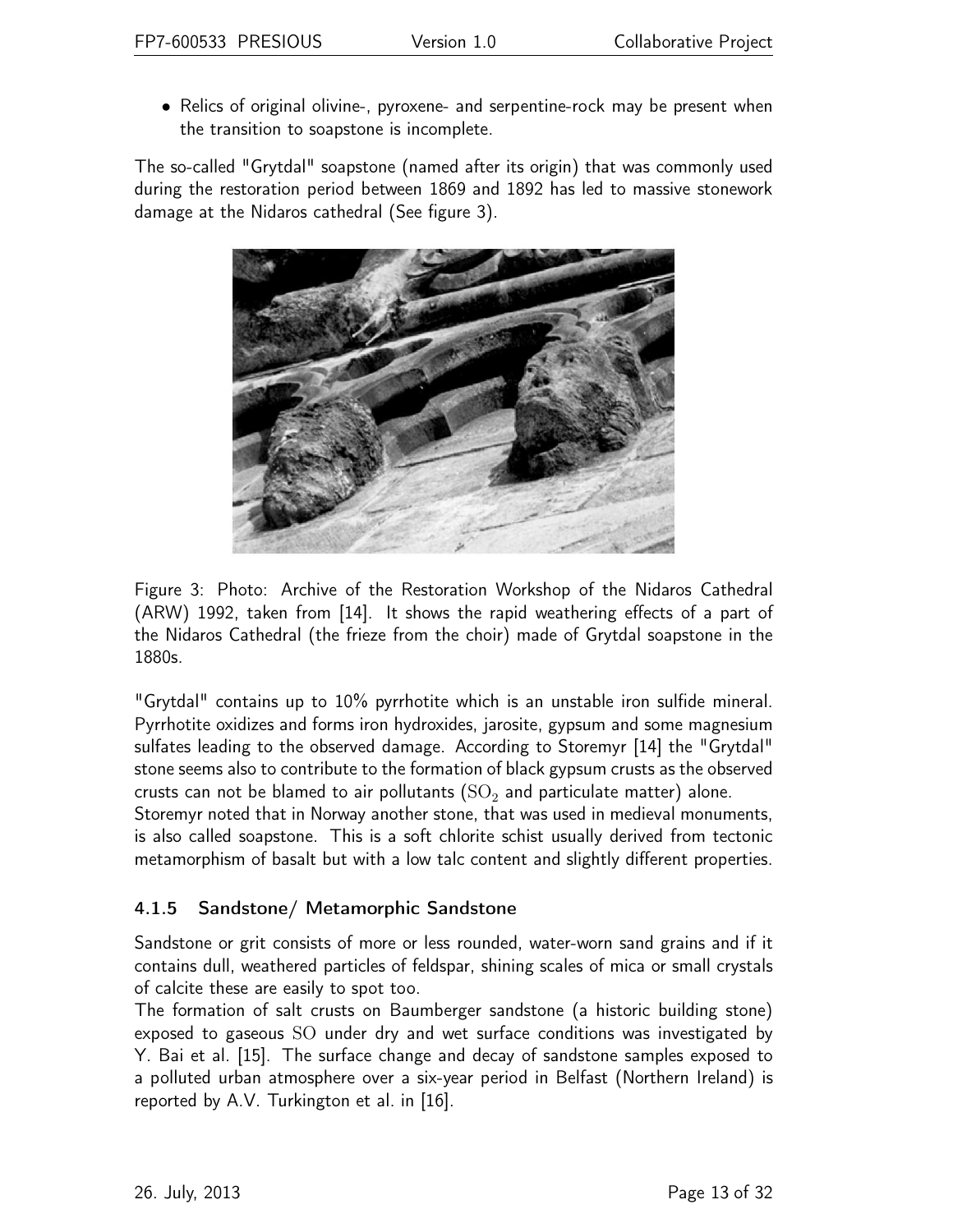### <span id="page-13-0"></span>4.1.6 Granite

Arlindo Begonha [17] studied the deterioration of granite stones of two Portuguese churches. There the crystallization of the minerals of soluble salts in the porous network of the granites is the major cause of stone decay. The deterioration factors act together in the course of deterioration of stone. Insight into these factors and modeling the effects of the deterioration factors to elaborate the observed deterioration feature is important. An example of such effort is the one used to describe the so-called granite decay sequence. Granite is considered to be durable in its lithology [18]. However, it shows the combined effects of salt weathering, chemical alterations and dissolution which converts the structurally stable stone into broken-down pieces leading to a continually retreating stone surface as shown in figure [4.](#page-13-1) The displayed four stages of the granite decay sequence are (taken from [18]):



<span id="page-13-1"></span>Figure 4: Conceptual model from [18] showing the different stages of the granite decay sequence at Eeragh and Eagle Island lighthouses.

Stage 1: surface flaws and discontinuities facilitate some salt penetration under conditions of limited condensation but with reduced ventilation and more frequent episodes of surface condensation, salts start to accumulate. Stage 2: micro-fracture networks initially developed at the stone surface begin to extend into subsurface material as a result of salt weathering and chemical alteration which break or weaken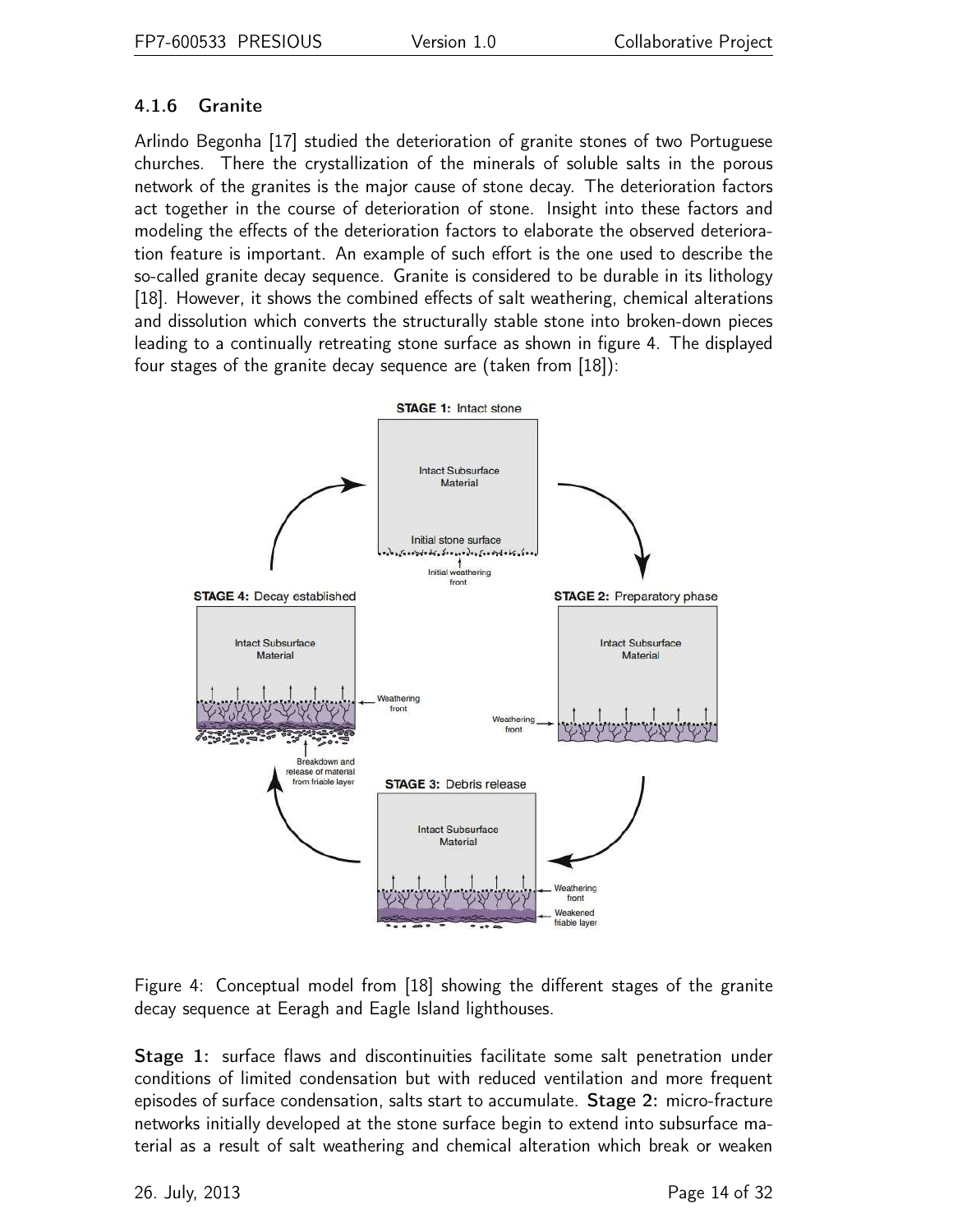intergranular bonds and degrade the lattice structure of individual mineral grains. Stage 3: positive feedback conditions prevail whereby release of weathered surface material facilitates further salt/moisture penetration which in turn maintains development and extension of microfracture networks with a gradual migration of the weathering front into intact subsurface material. Stage 4: loss of weathered material aided by the effect of gravity results in progressive surface retreat of granite blocks and facilitates inward movement of the weathering front-once established, the decay sequence is difficult to stop especially in the context of a salt and moisture-rich environment where reduced ventilation and condensation persist.

### <span id="page-14-0"></span>4.2 Pollutants Effect

Air pollution is one of the main causes of stone deterioration. The processes involved are complex in nature and are reviewed in a number of publications [19]. The studies have been undertaken on stone types such as limestone, marble, and lime mortars due to their vulnerability to acidic pollution. The deposition of atmospheric particulates appeared to be a common problem for all types of stones. Most of the research until recently were also emphasizing the direct effects of air pollutants like sulfur oxides, nitrogen oxides, and carbon dioxide on stone [9]. Other air pollutants of interest are ozone and aerosols. The direct effect of acidic pollutant can be gradual recession of the surface or black crust formation depending on the immediate local environment of the stone (sheltered or not for instance). Carbon dioxide, carbon monoxide, soot rich in elemental carbon, hydrocarbons and sulphur dioxide are produced in large quantities from combustion of fossil fuels. All these air pollutants, when deposited on stone monument surfaces, can contribute to its deterioration. They can play different roles and can have synergy effects when they act together.  $\mathrm{NO}_2$  and  $\mathrm{SO}_2$  turn into more acidic compounds like sulphuric acid and nitric acid upon contact with water; ozone is a powerful oxidant. The role of nitrogen oxides is not as clearly known as that of sulphur oxides. The nitric acid formed from the gas seems to exert its oxidizing acid effect. Aerosol containing black carbon further enhance the deterioration and blackening of the stone surface.

The survey on air pollution and deterioration of stonework in Venice from Vasco Fassina [20] addresses some of these pollutant effects along with a physicochemical characteristics of the deteriorations that are observed. The effects of ozone and NOx on the deterioration of calcareous stone was investigated by S. W. Massey in [21]. He investigates the effects of these gases on the deterioration of different stones in chamber reactions and field works in urban and rural environments. The corrosive effects of gaseous  $\mathrm{SO}_2$ ,  $\mathrm{NOx}$ ,  $\mathrm{O}_3$ ,  $\mathrm{HNO}_3$ , particulate matter, and acid rainfall are topic in [22], where Costas Varotsos et al. is concerned with the enhanced deterioration of the cultural heritage monuments.

### <span id="page-14-1"></span>4.3 Changing Environmental Conditions

In the future we will likely observe the tendency of increasing global carbon dioxide along with declining sulfur dioxide due to changes in fuel use in cities and fuel gas desulfurization in the case of combustion power-plants to comply with legislations regarding  $\mathrm{SO}_2$  levels. Climate factors like rising temperatures, changing precipitation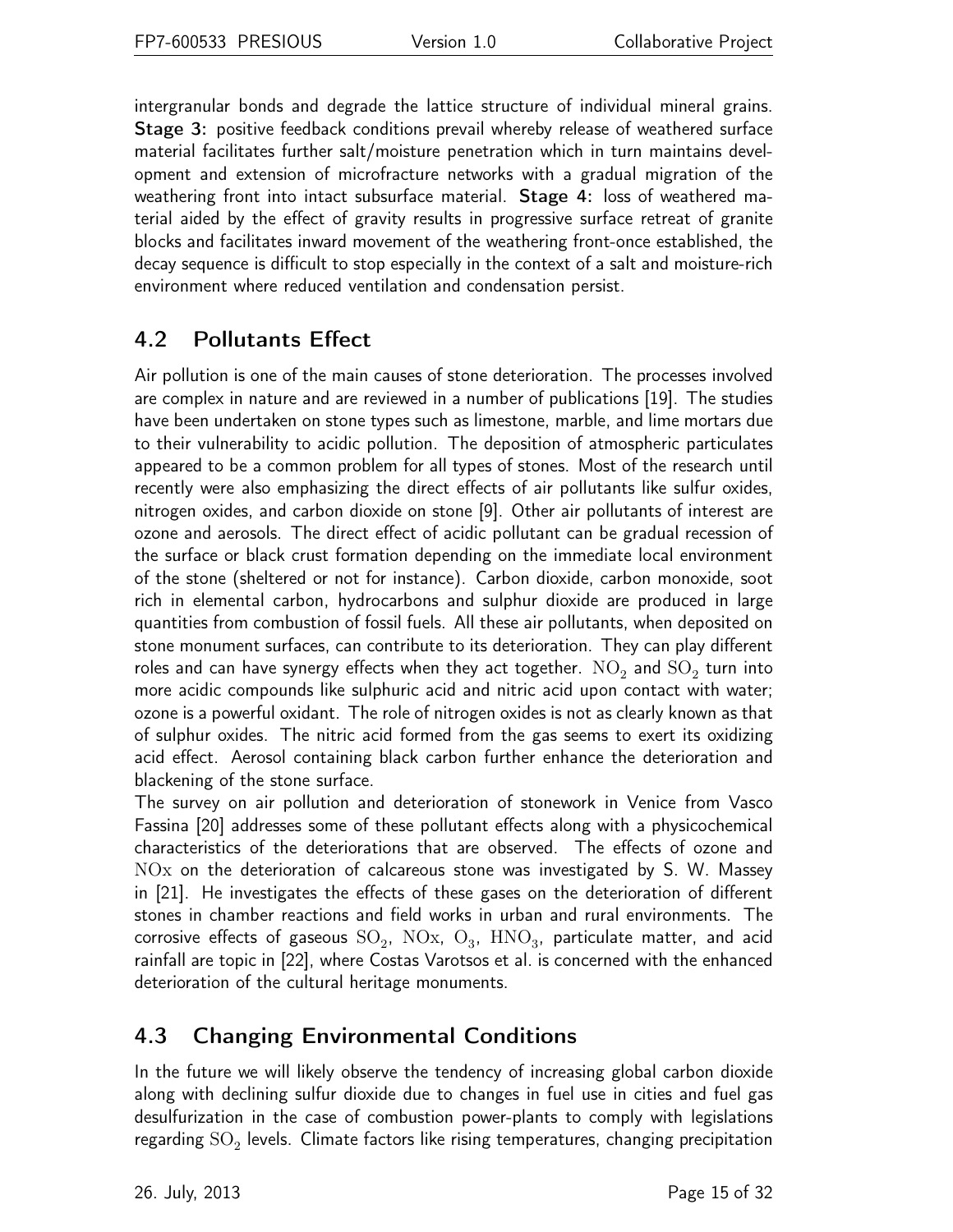or extreme climatic events could result in the appearance of other weathering types and soiling patterns leading to a more rapid change of monument surface recession rates [4, 23]. The speed over time with which stones deteriorate or show decay effects depend not only on the current prevailing pollution and climatic pattern but also on the history of the environmental conditions and human interventions [24]. These effects have to be considered in attempts to explain observed deteriorations and should be considered too when predicting future deterioration features.

### <span id="page-15-0"></span>4.4 Inherent Stone Problems

Several degradation problems with building stones are related to the characteristic of the stone rather than the effect of the environment. Some stones are by their nature more susceptible for deterioration than others and should not be selected for monuments and sculptures. There are researches focusing on stones prone to deterioration [25]. Among the characteristics which renders a stone susceptible to weathering are the porosity and the pore size distribution, the permeability and the mineralogy of the stone itself.

## <span id="page-15-1"></span>4.5 Factors which make Chemical Modeling Difficult

For the weathering processes mentioned above, one can see that for a realistic visualization of the modeling it is necessary to incorporate measured erosion behavior as a constraint or as prior knowledge. Stone can have the same chemical composition but can show quite different weathering characteristics due to other factors like the porosity. For instance stones like Carrara marble, Istrian stone and others can have a similar chemical composition, but their contrasting deterioration behavior depend more on properties like porosity, pore shapes, pore size distribution, and grain size than on their chemical composition [9]. The heterogeneity in the component minerals of stones is quite immense in most cases and the synergy effects associated with diverse deterioration factors acting simultaneously needs to be studied to a larger extend. Another complication originates from the impacts of climate and air pollutants that have accumulated on stone surfaces often for long periods.Therefore, better prediction and understanding of monument stone deterioration requires the assessment of climate and air pollution over a long time span.

## <span id="page-15-2"></span>5 Phenomenological description

The fundamental weathering processes happen on a very small or even atomic scale, but today our knowledge of all involved processes in detail is limited and only particular relations are known, mostly in form of chemical and physical equations as discussed above. Many of the interconnections are still the subject of future research. But even if one gained the entire necessary knowledge at the atomic scale, modeling, simulating and solving the microscopic model in exact detail would be practically impossible.

Therefore, we must resort to the idea of extracting useful information from microscopic models and available measurements in order to simulate erosion processes at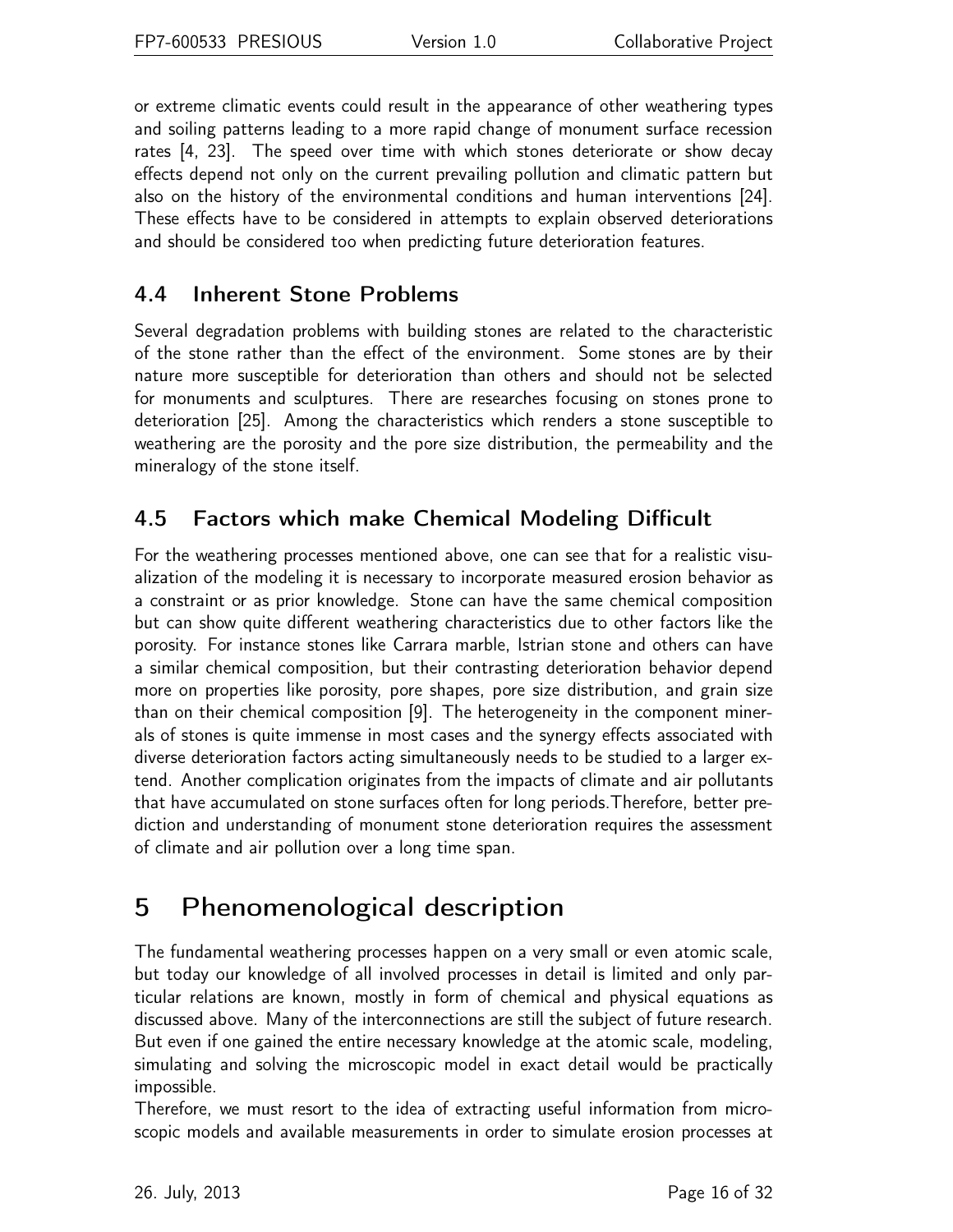| Lit.   | Monument location         | <b>Building</b> | Lithology (Stone)    | Recession rate |
|--------|---------------------------|-----------------|----------------------|----------------|
|        |                           | century         |                      | [mm/century]   |
| $[27]$ | <b>French Churches</b>    |                 |                      |                |
|        | West and South Brittany   | 11-17th         | Granite              | $1.6 - 6.5$    |
|        | French Massif Central     | 11-15th         | <b>Biotite</b>       | $3 - 5$        |
|        |                           |                 | Soft limestones      | $6 - 7$        |
|        |                           |                 | Sandstone            | $0.3 - 16$     |
|        |                           |                 | Basalt, Marble, etc. | $\leq 1$       |
| $[27]$ | <b>Khmer Temples</b>      |                 |                      |                |
|        | Angkor temples            | 10-13th         | Sandstone            | $0.2 - 5.0$    |
| $[7]$  | Nidaros, heavily restored | 11-14th         | Soapstone            | 5.0            |
|        | 1869-1969                 |                 |                      |                |

<span id="page-16-1"></span>Table 1: Collected approximate stone recession rates measured in millimeters within 100 years (the first column refers to the sources). Note that 1 mm/century corresponds to 10  $\mu$ m/year.

larger scales with a realistic appearance or required accuracy. The scale of interest is typically a few millimeters for longer periods and larger model-simulations and in the sub-millimeter range for shorter time-periods and higher detail investigations.

Some prior knowledge for creating macro-scale models of erosion can be obtained from measurements of different degradation processes like the surface recession, crust building or color change over time. These measurements will help obtain a realistic behavior of the erosion simulation as they can be used to adapt the parameters of the model to real measured erosion effects. Below, we summarize some phenomenological erosion measurements performed on different stone materials that help us assess the magnitude of the erosion processes we intend to simulate.

## <span id="page-16-0"></span>5.1 Surface Recession Rates

One of the first and pioneering investigation of stone decay was performed in Edinburgh churchyards and published 1880 by F.R.S. Geikie [26]. Over time the surface recession has been measured in several different contexts for different monument types like Romanesque and Gothic churches. According to [27] some monument types, like marble tombstones (younger than 200 years old), are overrepresented in studies while others, like medieval sandstone monuments, are in need of more data and should be given more attention. Measurements with basic tools such as steel tapes, calipers and profile gauges on such monuments from several sources were collected by M.F. André and B. Phalip [27] into a provisional overview of stone recession rates for medieval French churches and Khmer temples. This indicates that real erosion processes lead to recession rates for different stone types in the range from sub-millimeter to 16 millimeters within 100 years. An overview for some observed weathering rates is shown in table [1.](#page-16-1) Beside the French churches and Khmer temples, it contains also the weathering rates found from other sources. A number of damage functions or dose-response functions like the one described in section [4.1.2](#page-10-0) have been formulated for predicting the effects of air pollution and climatic factors on deterioration stone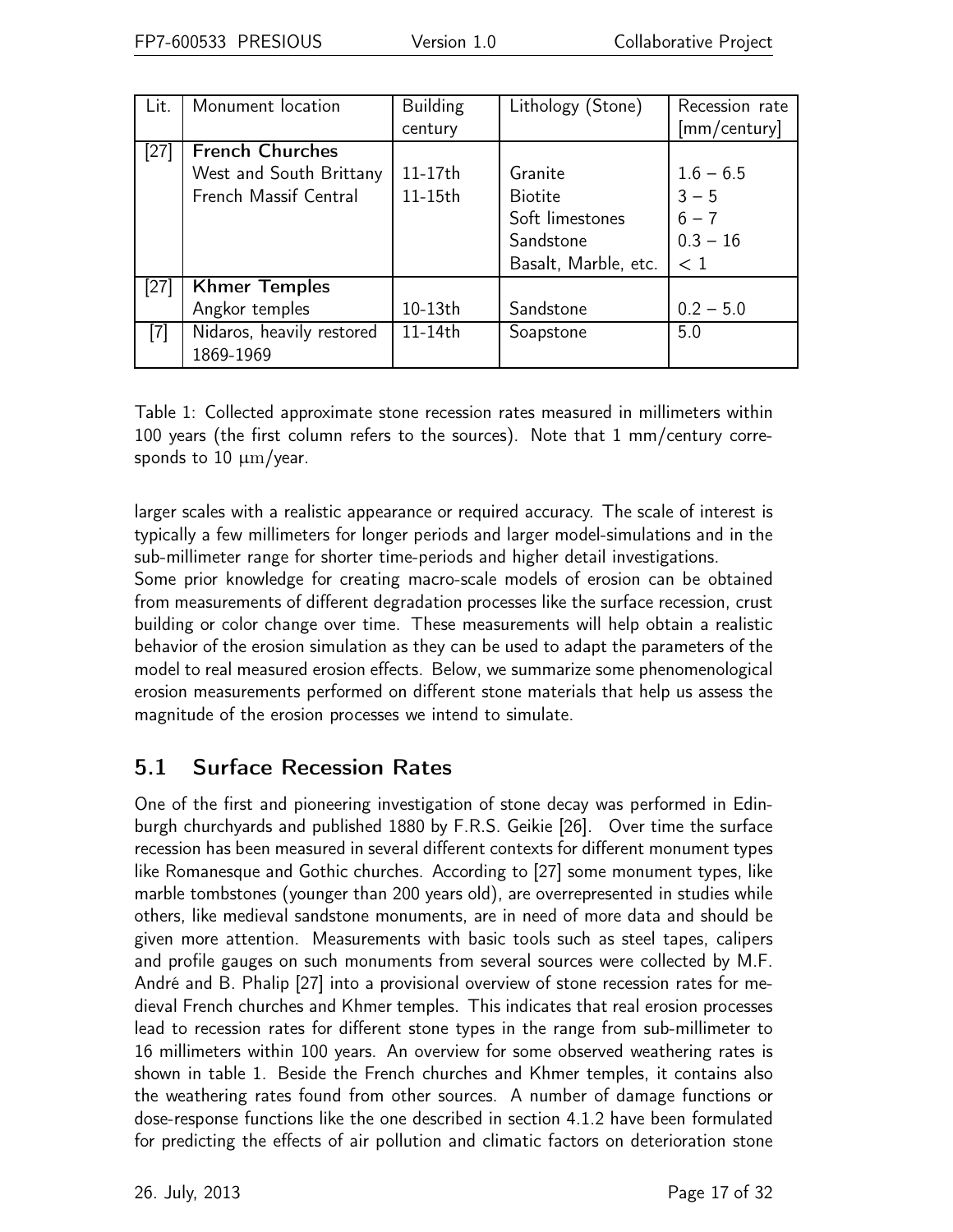surfaces [28]. Most of them are for limestone, particularly Portland Limestone [29]. In this connection, the most widely cited example is the Lipfert function [5], which determines the annual surface recession  $dx/dt$  using the equation (carbonate stone):

<span id="page-17-1"></span>
$$
\frac{dx}{dt} = L_{\rm v} \text{ Rn} + 0.016 \left[ H^+ \right] \text{ Rn} + 0.18 \left( V_{\rm dS} \text{ SO}_{2\text{(g)}} + V_{\rm dN} \text{ HNO}_{3\text{(g)}} \right) \tag{2}
$$

where  $dx/dt$  is the recession rate measured in  $\mu$ m year $^{-1}$  (micrometer per year) ; Rn is the rainfall im m year $^{-1}$ ;  $V_{\textsf{dS}}$  and  $V_{\textsf{dN}}$  are deposition velocities.  $\mathrm{SO}_{2(\textsf{g})}$ and  $\mathrm{HNO}_{3\rm(g)}$  are concentrations of  $\mathrm{SO}_2$  and  $\mathrm{HNO}_3$  in  $\mu$ g  $m^{-3}$  and  $[H+]$  is the hydrogen concentration in  $\mu$ mol  $l^{-1}.$  The term  $L_{\mathsf{v}}$  is known as Lipfert value, which is typically set to 18.8  $\mu$ m m $^{-1}$  (recession in micrometer per meter precipitation). The Lipfert function is derived for generic calcite, but is considered to be relevant also for carbonate stones with a porosity lower than 25%. Grossi et al. [30] note that the Lipfert function is valid for precipitation pH-values in the 3-5 range, as the effect of acid rain becomes small above pH 5.5. Also in [30] they made predictions for the annual rates of recessions for different cities (see figure [5\)](#page-17-0) based on three different damage functions. Beside the Lipfert function [\(2\)](#page-17-1) models for recession functions from the International Cooperative Program on Effects on Materials including Historic and Cultural Monuments (ICP) [31] and the MULTI-ASSESS project [32] were used.



<span id="page-17-0"></span>Figure 5: The annual rates of recession (micrometer per year) predicted from the three damage functions Lipfert (diamond), ICP (triangle) and Multi-assess (square), over the period 1981-2099 for Oviedo, Paris and Prague (Source: [30])

26. July, 2013 Page 18 of 32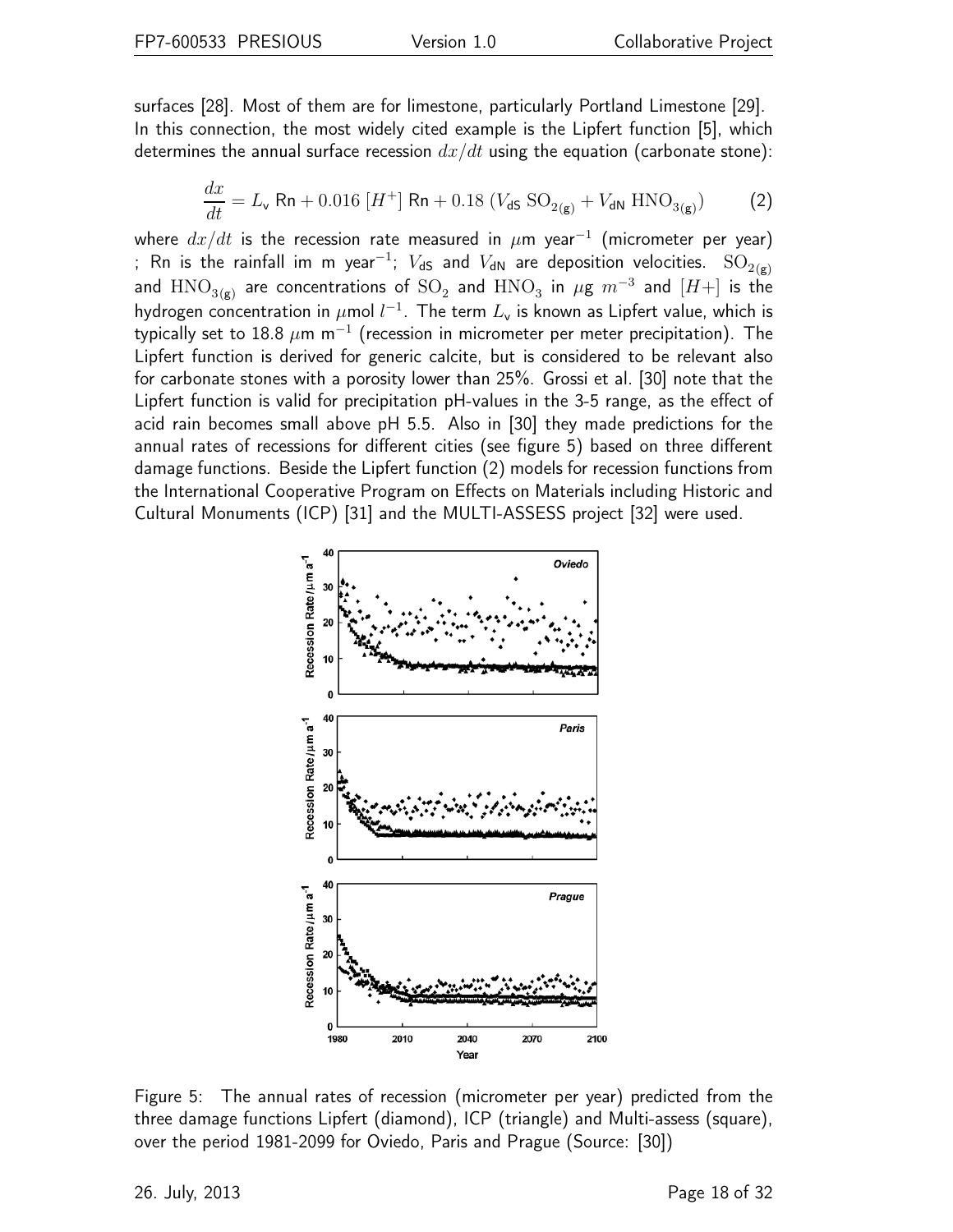There is a need to derive similar damage functions for modeling varying stone materials in real settings incorporating the particular situation of the exposed stone surface.

Some preliminary results from the laboratory modeled weathering processes on carbonate building stones were also presented in [33]. The assumptions made have simplified the parameters but it can be carried out with modest laboratory setup. In the case study [34] concerned with tuffeau (a French porous limestone) a characterization of stone and weathering effects in urban environment through the use of a combination of analytical techniques is given. The determination of the alteration types as well as the structural and mineralogical changes are illustrated. Thomas C. Meierding [35] studied serpentine stone considering stone composition, building geometry and chemical reactions between stone component materials.

As erosion clearly includes discontinuous processes – such as the sudden appearance of cracks or flakes falling off convincingly show – the question arises how adequate a linear continuous approximation of surface recession is.

### <span id="page-18-0"></span>5.1.1 Linear vs. Non-linear Modeling

Linear Model: Philip A. Baedecker and Michael M. Reddy [36] described experimental measurements (suitable for undergraduate experiments) on stone-slaps (Marble and Limestone) to obtain quantitative data for the stone damage processes. The slabs were first sprayed with distilled water with a pH of 5.6 and acidified solutions and the run-off was collected and investigated. He observed that the calcium concentration in the run-off solutions varies linearly with initial hydrogen ion concentration of the spray solution and depends therefore on the pH value of the spray solution and on the amount of the liquid. (Note that the pH value is defined as the decimal logarithm of the reciprocal of the hydrogen ion activity, which means that it is a non-linear relation to the pH value, but linear to the number of hydrogen ions and the amount of spray solution  $[=$ rain])

Non-linear Model: The authors of [37] mention that non-linearity prevails in stone decay/rock weathering systems, meaning that stones do not decay gradually (linearly), but instead experience seemingly unpredictable, episodic breakdown. They speculate that factors like the black, gypsum crust formation and the production of small-scale blisterings play a more dominant role before a catastrophic retreat of limestone blocks is observable. The basic simple conceptual model they use to explain the decay process assumes that surfaces are stabilized by the development of indurated crusts with occasional breaching of crusts followed by rapid breakdown as weakened sub-surface layers are exploited. The process of decay can be seen as accumulation of stresses with an accompanying decrease of strength. The process is conceived to involve thresholds (associated with intrinsic or extrinsic variables), with rapid decay following the overstepping of a stress or strength threshold.

A review focusing on stone decay systems has shown that nonlinearities are common and chaotic responses of stone to environmental changes should be considered to interpret, model, and manage stone deterioration [38].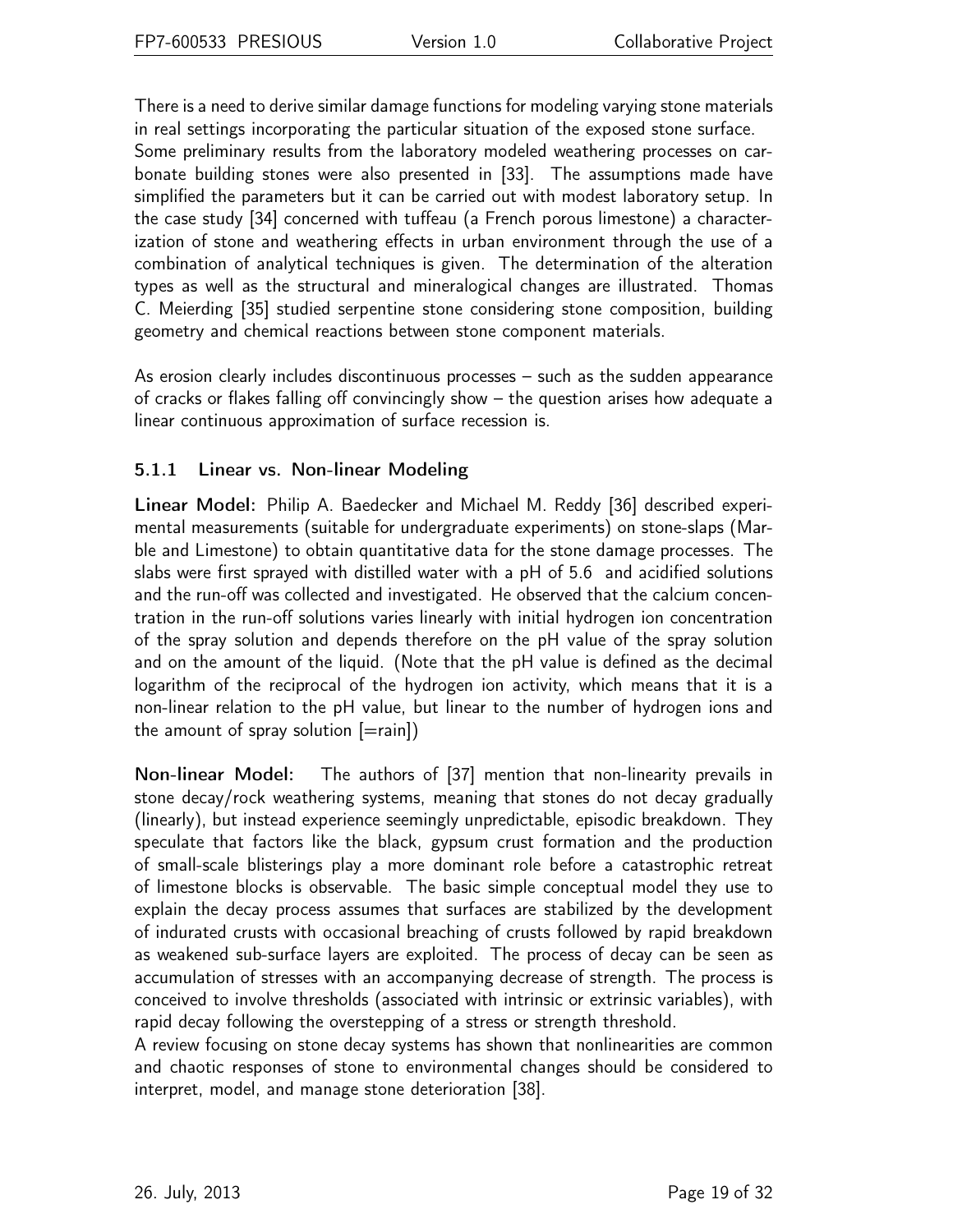## <span id="page-19-0"></span>5.2 Visual features appearing in relation with stone decay

Stone decay features appears in a large number of variety: blistering, alveolization, curst formation (black, salt, iron-rich), scaling/flaking, sanding, exfoliation (delamination), cracking, splintering, crumbling/granular disintegration/sugering, roughening, rounding, pitting, relief, discoloration, soiling, case hardening, efflorescence, subefflorescence, detachment of stone elements, fissures, leaching, etc. They can be classified as additive or subtractive based on their effect. Some of the stones can appear intact superficially while losing cohesion underneath.

Bernard J. Smith et al. [37] listed features observed at buildings in several different locations (Oxford, Budapest, Cairo, Belfast and many more) that are associated with the decay of sandstones and limestones. Some examples of degradation forms are given below along with a short description of their visual appearance.

• Black crusts: As noted in section [4.1.2](#page-10-0) atmospheric pollution, in particular sulphur dioxide  $\mathrm{SO}_2$ , reacts with water and calcite  $(\mathrm{CaCO}_3)$  and forms a black crust composed of gypsum  $(\mathrm{CaSO_4\cdot2\,H_2O})$ . However, the specific composition of the black crust varies according to the environment and is typically rich in metals and carbonaceous particles in urban areas and is often characterized by the presence of microorganisms in less urban environments. This degradation process affects the stone and its appearance. If the crust is regularly washed away the surface of the stone will gradually recede. The crust remains in areas that are sheltered from rainwater. An example of a black crust on a stone sample of a monument is shown in figure [6](#page-19-1) (Image from [39]).



Figure 6: Stone from the Tiburtina Town Gate (Rome) showing the black crust due to atmospheric deposition. (Image from [39].)

<span id="page-19-1"></span>• Salt crusts: At the Nidaros Cathedral the introduction of Portland cement for reconstruction works resulted in stone damages that are visible as calcite crusts. According to [7] other salts (e.g., aphthitalite, a sodium-potassium sulfate) are produced as well and leave visible traces at places where they cannot be washed away. Figure [7](#page-20-0) shows a section of a wall at the Nidaros Cathedral with a calcite crust.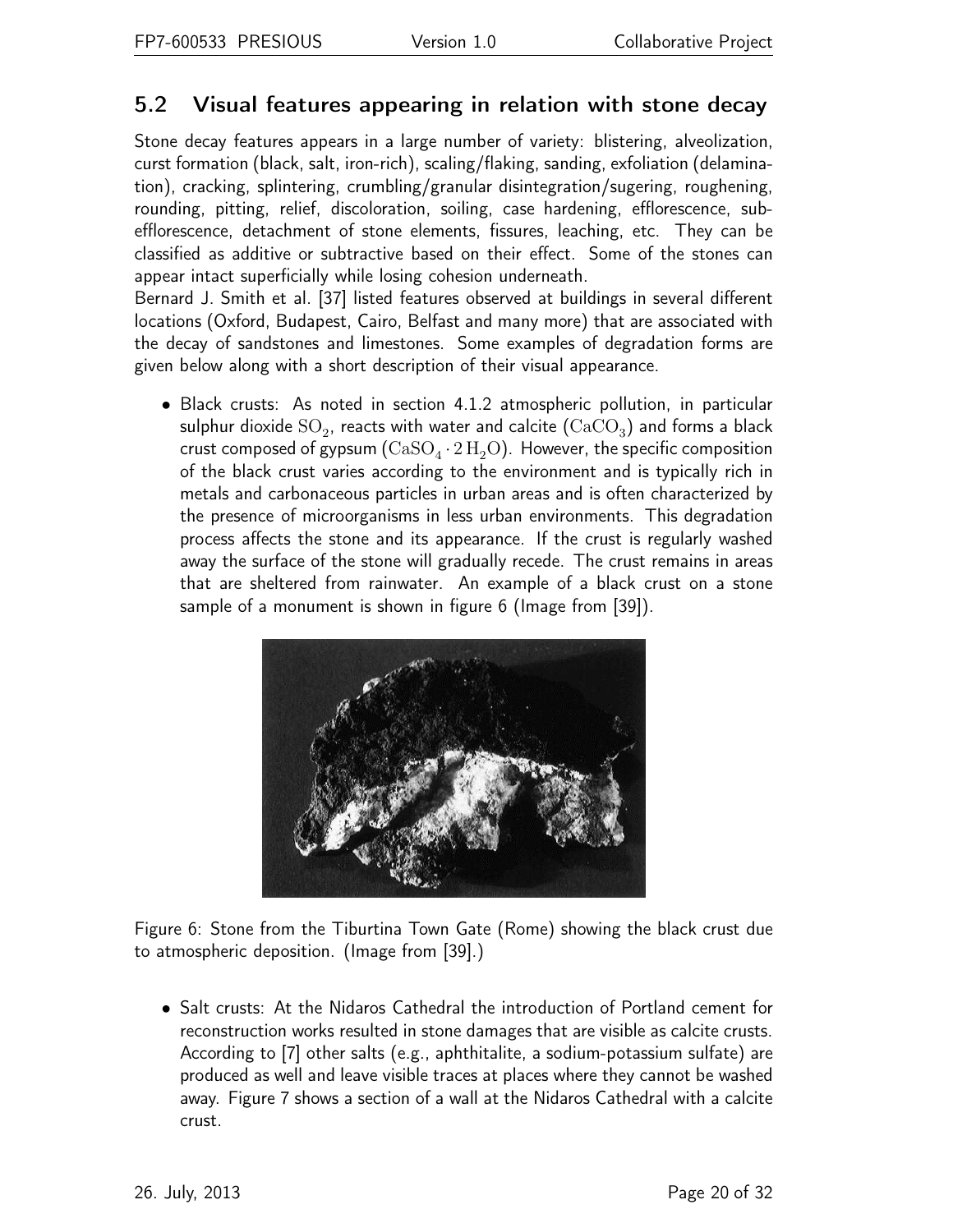

Figure 7: Calcite crust at the Nidaros Cathedral. (Photo: 2013 by C. Schellewald)

- <span id="page-20-0"></span>• Case hardening: Some chemical weathering mechanisms alter the mechanical firmness of the weathered stone surface. For example, it can be observed at sandstones where the accumulation of cementing agents (like wind-deposited calcite) cause the sandstone grains to held tighter together on the exposed surface.
- Granular disintegration: This kind of stone deterioration occurs mainly in granular sedimentary (sandstone) or granular crystalline (granite) stones. The grains become loosened and fall off.
- Alveoli (caving): Alveolar weathering appears typically as ellipsoidal eroded holes in rock and has its origin in salt weathering common in coastal and semiarid areas. It is observable at granites, sandstones and limestones. Other names for this weathering type include: honeycomb weathering, fretting and cavernous weathering. An example for a rock showing alveolar weathering is displayed in figure [8.](#page-20-1)



Figure 8: A rock showing alveolar weathering. This weathering form also known as caving. (Photo: 2013 by C. Schellewald)

<span id="page-20-1"></span>• Exfoliation and Flaking: This is the phenomenological description of stone decay processes where sheets or flakes break off from the stone surface along exfoliation joints (cracks) in parallel to the surface of the stone. This can be observed in large scale on mountains or in small scale on single rocks or stones and the causes for this could be the result of one of the above mentioned mechanism. A flake on a wall at the Nidaros Cathedral is shown in figure [9.](#page-21-2)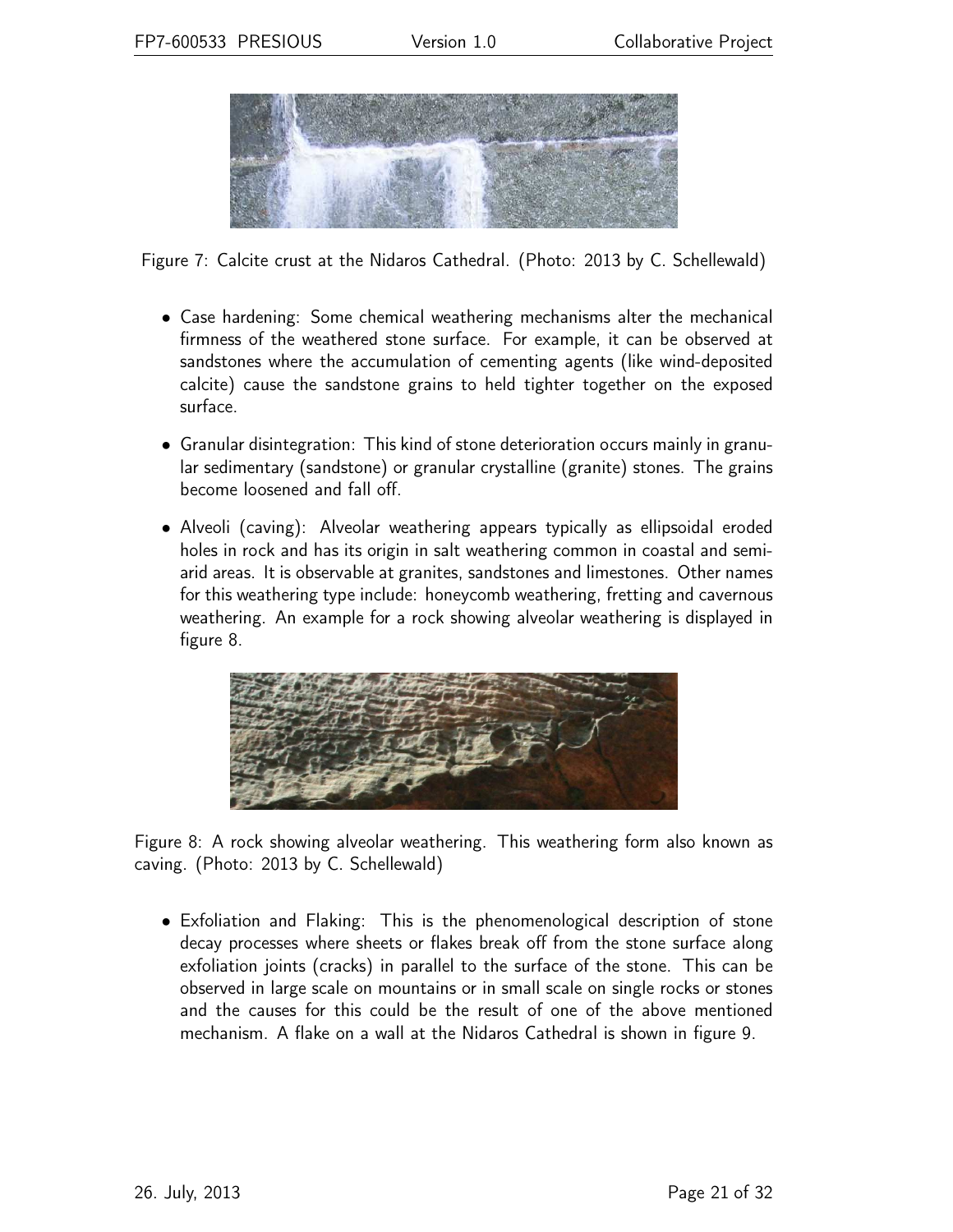

<span id="page-21-2"></span>Figure 9: Flake at the Nidaros Cathedral. (Photo: 2012 by C. Schellewald)

• Coloring: Color alteration results from chemical weathering of minerals such as oxidation of iron and manganese compounds, or due to accumulation of coloring matter like carbonaceous air particles from emissions on gypsum crust or due to staining by biogenic pigments in case of biodeterioration [38].

Future research may gear towards developing model for some of the visual appearances of deterioration forms separately.

## <span id="page-21-0"></span>5.3 Texture as Clue for Stone Composition

The classification of metamorphic rocks is typically based on the mineral components, texture, protolith (this refers to the original rock prior to the transformation/metamorphism), and the general chemical composition of the rock. In optical mineralogy it is common to observe the stone under the microscope with plane polarized light and to characterize and identify the mineral components based on grains, refractive index, colour, colour variation. Therefore in principle a meaningful segmentation of the observed structure and their uniform regions could help to map the observed texture to the appropriate stone-material.

#### <span id="page-21-1"></span>5.3.1 Tools for Quantifying and Monitoring Stone Surface Deterioration

Diverse methods have been applied to asses and quantify the amount of stone deterioration. They include direct measurements of surface recession with references made to carved or polished surfaces, tooling marks and ranking the visibility of inscription [1, 40]. Other techniques used for recording and monitoring stone surface conditions are 3D laser scanning, profilometry, photogrammetry, and microerosion meters [41]. At micro and nano level, scanning electron microscopy (SEM), atomic force microscope (AFM) and vertical scanning interferometry (VSI) can be used in studying surface roughness and morphology as well as mechanism and kinetics of mineral dissolution since they allow to investigate mineral-water and other interactions with stone materials [1, 42]. The microerosion meter has been used to monitor the rate of stone decay of a church from 1980-2000, during which atmospheric sulphur dioxide levels in the region have fallen by 50 percent. Erosion rates on horizontal sites were found to have decreased from 0.045 mm/year in the first 10 years to 0.025 mm/year in the next decade. Quite recently, atomic force microscopy (AFM) and vertical scanning interferometry (VSI) have been used to monitor mineral reactions and the effects of biodeterioration [9].

Microscale features as predictors of larger features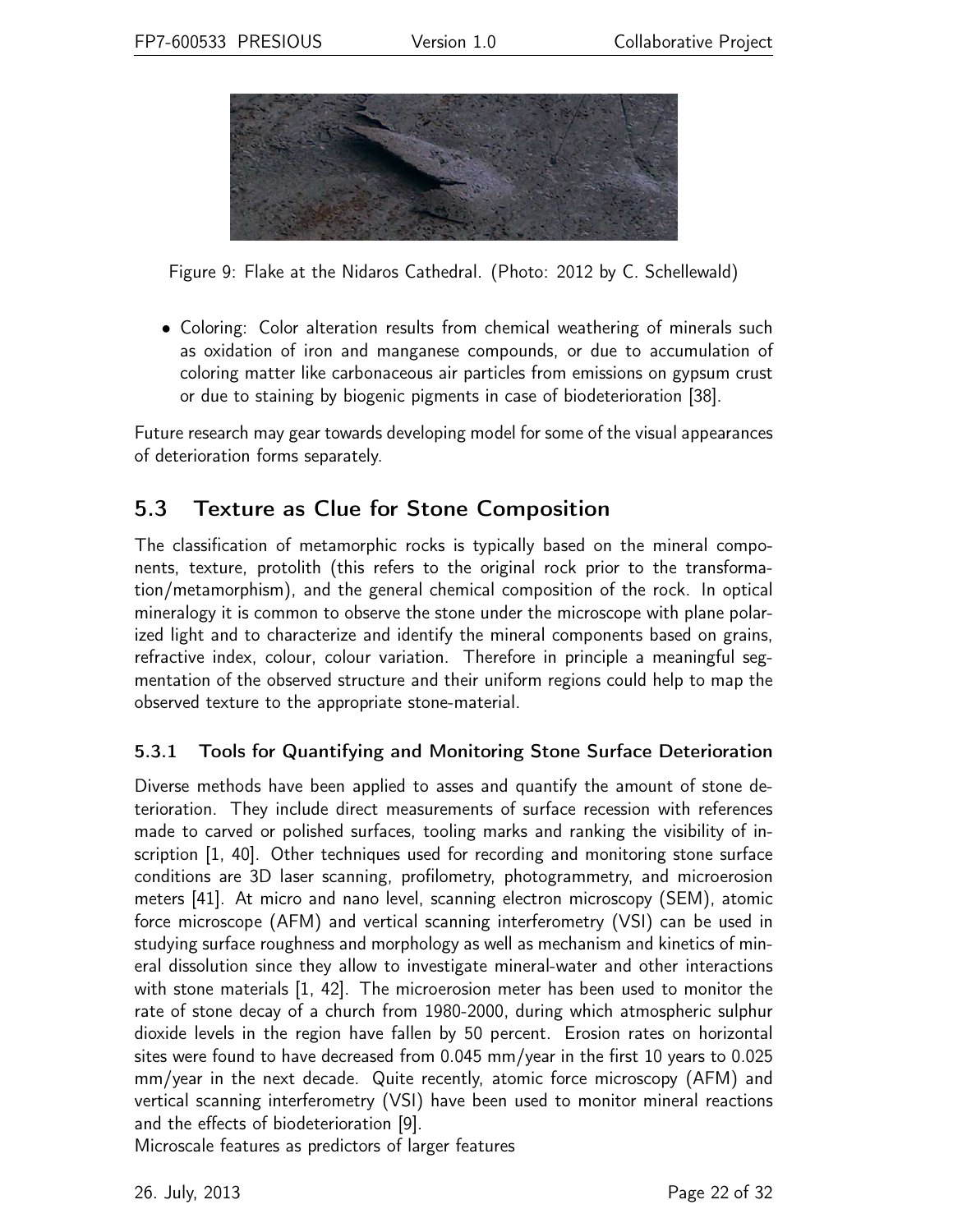There are attempts made to link microscopic features of stone deterioration to larger scales. This is based on the assumption that microscopic features are diagnostic of specific processes that dictate the development of larger features [43]. In figure [10](#page-22-3) erosion effects at different scales are shown.



<span id="page-22-3"></span>Figure 10: Scale-dependent weathering morphology from [44].

The authors argued that even though it is possible, morphometric similarity across scales does not necessarily mean that the same process-form relationships exist across scales [44]. They highlighted that the quantification of features at micro scale, along with the development of accurate definitions and descriptions, may lead to a better understanding of features on different scales.

## <span id="page-22-0"></span>6 Visualization/Simulation of Decay Processes

In this section we summarize the main ideas presented over time in different papers that are concerned with the simulation and/or visualization of erosion and degradation processes. Several ideas seem relevant and might be suitable (after some adaptations) for our efforts to simulate stone degradation processes.

## <span id="page-22-1"></span>6.1 Realistic Landscape Visualization

### <span id="page-22-2"></span>6.1.1 Terrain Simulation Using a Model of Stream Erosion

In an early computer graphics approach (1988) Alex D. Kelley et al. [45] aimed to create realistic-looking natural landscapes (also called stream networks, channel networks or drainage networks) that are formed by water erosion. They started with a three-dimensional skeleton of (uneroded) terrain where the main-trunk is specified by the user and a stream tree is constructed by recursively adding sub-branches randomly shifting the junction location and incorporating other parameters determining the stream network like the mean branch lengths or the typical junction angles. Then solving a minimization problem (surface under tension [46]) the final (eroded looking) terrain is approximated.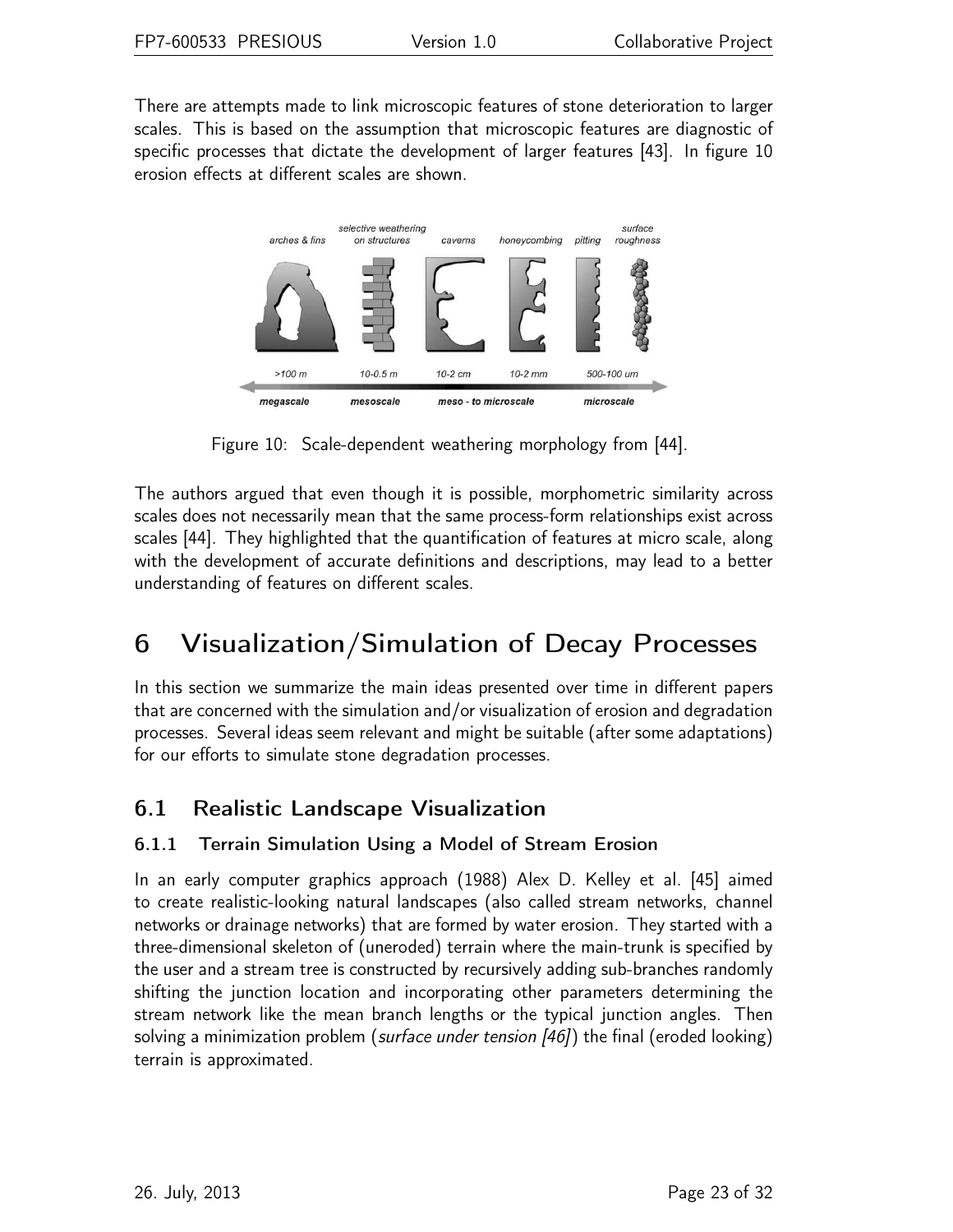### <span id="page-23-0"></span>6.1.2 Synthesis and Rendering of Eroded Fractal Terrains

Beside creating fractal terrains F.K. Musgrave et al. describes in [47] the simulation of the erosion on such terrains with the aim to create more naturally looking mountain slopes and stream/valley networks. In their simulation approach the erosion process is split into two parts. Hydraulic erosion caused by running water and thermal weathering causing rock to fall off at steep inclines building the characteristic talus slopes at the mountain base. For the hydraulic erosion they basically drop water on the height field representing the terrain and let it run down the landscape, thereby eroding and depositing material at the traversed lower locations according to a function representing the sediment load of the water. This is modeled iteratively by applying a set of simple equations involving three parameters which determine the maximum amount of sediment which may be suspended in a unit of water (capacity constant), the rate at which material from the water is added to the current altitude (deposition constant) and the rate at which soil is taken away by the water (soil softness constant). The thermal weathering aims to create (global) constant talus angle. It is computed iteratively slope is greater than the talus angle, we then move some fixed percentage, of the difference onto the neighbor. This ad hoc model showed reasonable resemblance to natural erosion patterns.

### <span id="page-23-2"></span><span id="page-23-1"></span>6.2 Simulation of Liquids Interacting with Material

#### 6.2.1 Hydraulic Erosion

In [48] Bedřich Beneš et al. presented a method for the visual simulation of hydraulic erosion on scenes that are modeled on a regular voxel grid. Their system exploits a practical approach from Nick Foster and Dimitri Metaxas [49] and Nick Foster and Ronald Fedkiw [50] to approximate the Navier Stokes equation [\(3\)](#page-23-4):

<span id="page-23-4"></span>
$$
\frac{\partial \mathbf{v}}{\partial t} = -\underbrace{\mathbf{v} \cdot \nabla \mathbf{v}}_{\text{Convective}} - \frac{1}{\rho} \underbrace{\nabla p}_{\text{Pressure}} + \underbrace{\nu \nabla^2 \mathbf{v}}_{\text{Viscosity}} + \underbrace{\mathbf{f}}_{\text{External}}
$$
 (3)

Equation [\(3\)](#page-23-4) determines the behavior of fluids by incorporating the viscosity ( $\nu$ ), convection, density ( $\rho$ ), pressure ( $p$ ), and an external force which often is just the gravity  $(f = g)$ . Modeling the liquid volume using a combination of particles and implicit surfaces and employing a so called semi-Lagrangian method along with enforcing incompressibility ( $\nabla \cdot \mathbf{v} = 0$ ) a method is obtained which is considered suitable for applications in computer graphics to model and animate liquids. Beside the fluid approximation and a material transport the authors of [48] employ a erosion-deposition model acting on boundary voxels between water and material. The resulting animations of sand in water show a realistic looking behavior even on the small voxel-grids with sizes of about 120x120x32.

#### <span id="page-23-3"></span>6.2.2 Erosion, Sedimentation, Strong chemical processes

In [51] the authors simulated liquid highly corrosive agents that cause erosion and sedimentation at the contact interface, therefore allowing to simulate corrosion of surfaces due to acid. Material eroded from the object surface is carried away by the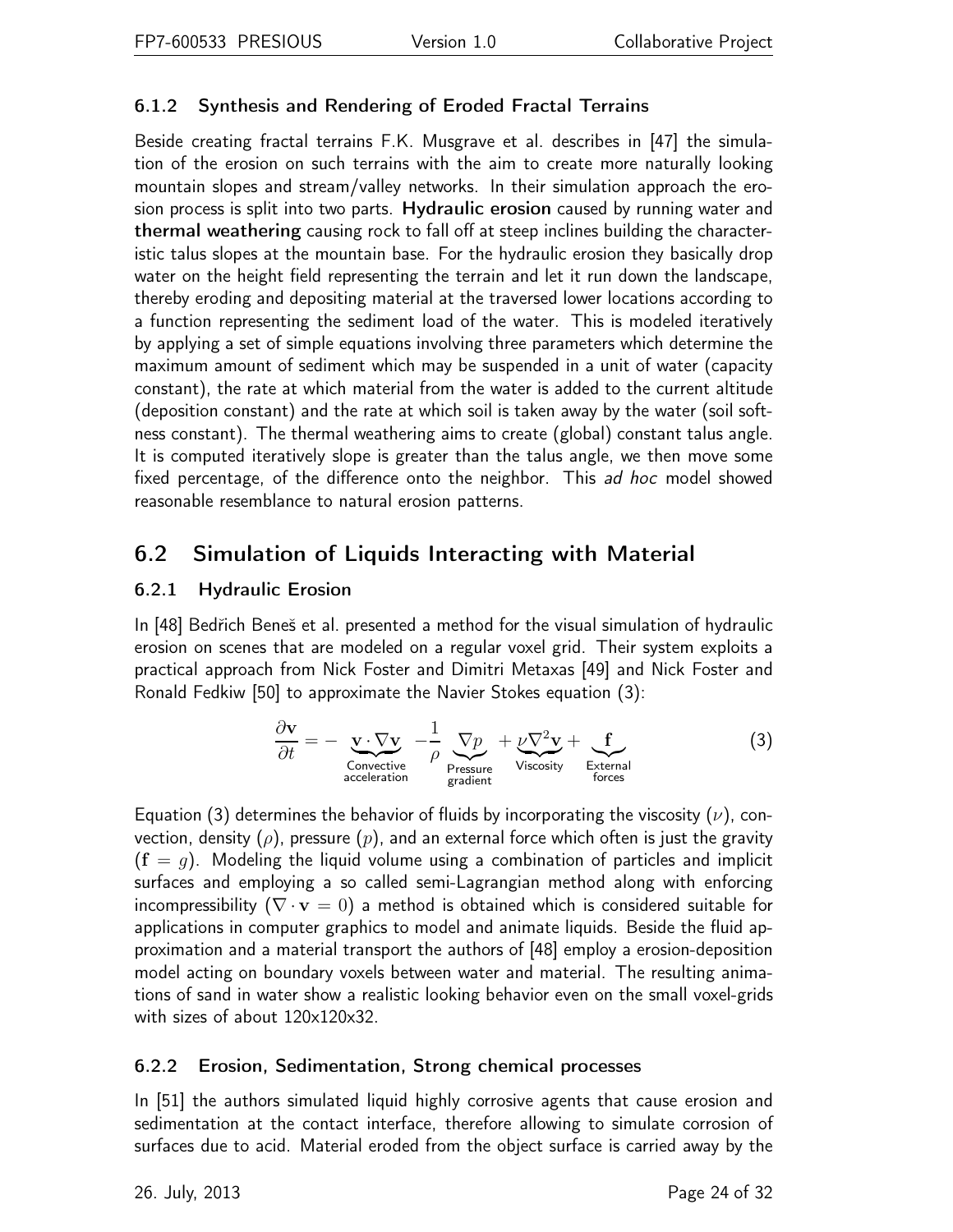fluid and deposited onto the surface again. They basically employed physically based approximations to the complex erosion procedure studied in the geology community Chris Wojtan et al. [51] animated erosion, sedimentation, and acidic corrosion effects on scenes modeled as voxel-grids where the fluid and objects are represented as level sets (positive distance outside, negative inside). The motion of the fluid is computed by finite difference discretization, solving the incompressible Navier-Stokes equations for the velocity field. In order to represent the free surfaces of liquids, they employed particle level sets [52]. The fluid is modeled on a coarser grid (e.g. different coordinate system) as the objects but dominates – according to the authors – the computational effort. Shear stress resulting from fluid flow in parallel to the surface is used to compute an **erosion** rate (recession velocity) that is used to modify the level set interface of the object (assumingly in normal direction). Using *marching* cubes on the level set representations reveal the current surface of the objects at each simulation step. Sedimentation is modeled by a vertical settling velocity such that suspended particles that are assumed to be denser than water slowly sink and settle on the ground. They simulate chemical corrosion of metal-objects due to strong acid which is basically described by a **chemical reaction** of a solid piece of metal into a gas. In the given example hydrochloric acid (HCl) as strong acid, and magnesium (Mg) as metal-object. The driving equation of this process finally describes how the acid concentration changes, how much heat is released, and how the density at the surface of the metal changes at a single time step. Generally the solid-fluid coupling and other computed properties of the rigid objects are relatively rough approximations of the real physical properties of the objects. It should be noted that the simulation does not model the entering of the fluid into the object volume.

## <span id="page-24-0"></span>6.3 Visualization of Decay Processes

Recently a few people realized that for some applications – like in gaming – it might be sufficient to use prerecorded texture changes over time to create realistic looking decay processes. An approach that extends the bidirectional reflectance distribution function (BRDF) by the time-dimension and separates the spatial and temporal changes of a surface is given in the next section.

### <span id="page-24-1"></span>6.3.1 Appearance Based Surface Changes

Jinwei Gu et al. [53] measured the visual appearance of several different materials on flat surfaces over time. A bidirectional reflectance distribution functions (BRDF) that can be measured and usually describes how a particular material surface appears depending on how light is reflected within different camera-lightsource configurations. They extend the concept of BRDFs by adding a time dimension, resulting in a 7-dimensional description-function. The construction of a quite large measurement device allowed the authors to record image-sets (with 400x400 pixels for each recording, with a single parameter set) of temporal phenomena like drying, burning, corrosion and other decay processes (e.g., the ripening of fruits). Applying an iterative optimization within their Space-Time Appearance Factorization (STAF) model they were able to separate temporally varying effects from space varying effects (texture). This allows to modify both of them independently.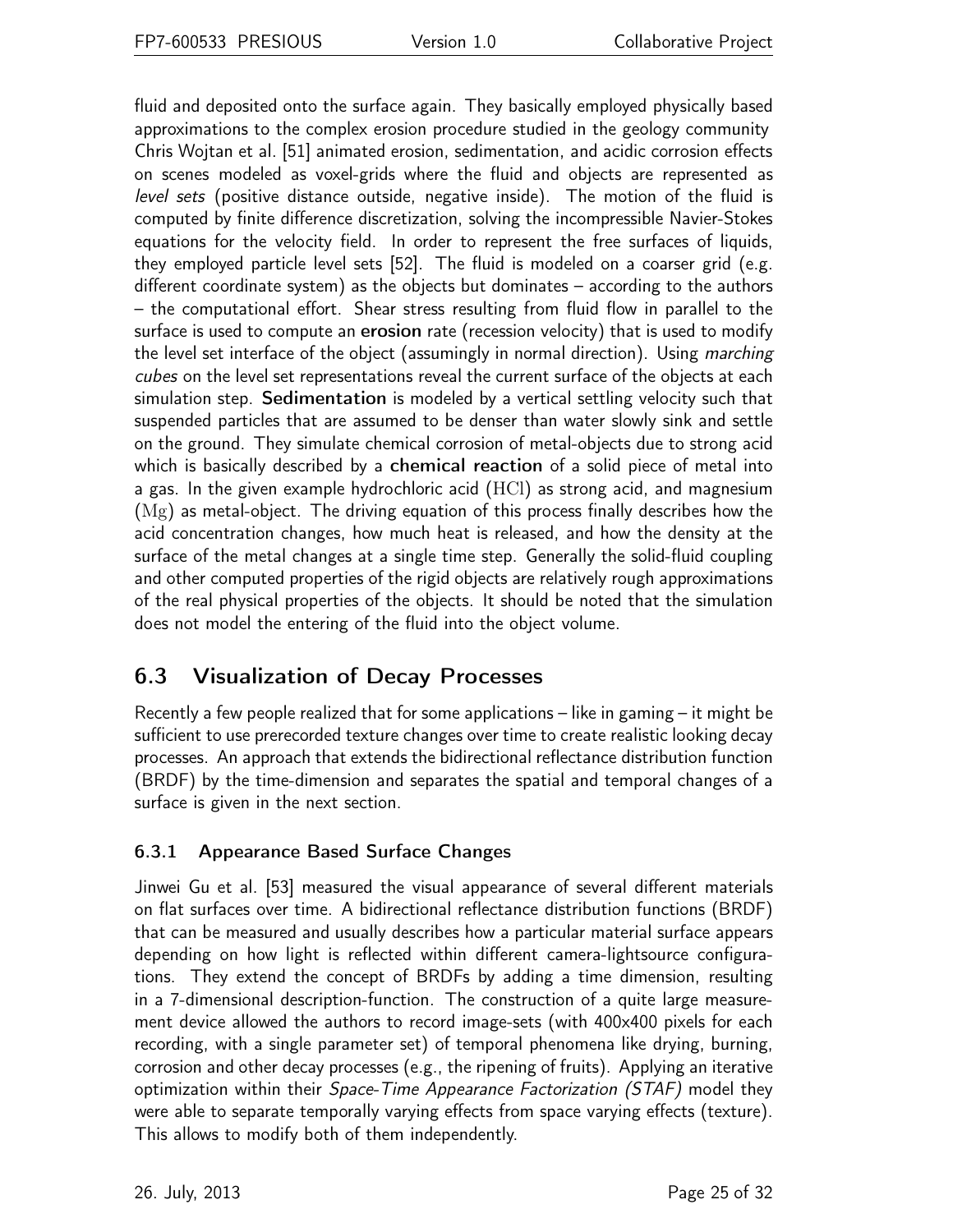## <span id="page-25-0"></span>6.4 Physical/Chemical Based Erosion Simulation

There are only a few works about the simulation of erosion which try to simulate the physical and/or chemical processes that drive the decay. Two relevant approaches we found are summarized below. The first one removes particles from a flat surface with an engravement using a stochastical model while the authors of the second simulate physical and chemical mechanisms that contribute to the stone erosion.

### <span id="page-25-1"></span>6.4.1 Eroding Flat Marble Surfaces (Stochastic Simulation)

Paolo E. Bagnoli [54] used the simulation of erosion processes on a flat marble limestone with the aim to demonstrate that the engravings are still visible after a long time exposure to natural erosion. He used a monte-carlo technique to simulate stochastic events (making some assumptions about the used probability laws) like the removal of small marble particles at microscopic scale. The simulation takes two parameters into account: the average annual rain fall and the average erosion speed. The simulation was performed on a 3D voxel-block that essentially represents a small surface block  $(n_x = 1000, n_y = 5)$  with periodic boundary conditions in y-direction and a u-shaped engraving in the x-z-plane. The depth  $(n_z)$  has only to be considered close to the surface as inner object voxels have no likelihood to erode in the used model.Th paper contains some interesting probability functions for erosion that depend on the number of not occupied neighbors (considering the 26 nearest neighbors).

### <span id="page-25-2"></span>6.4.2 Modeling and Rendering of Weathered Stone

Julie Dorsey et al. [55] developed an interesting approach to model and render changes in the shape and appearance of stone. Recognizing that the complex erosion processes change the stone mainly at the surface they introduced a slap structure that covers the narrow region around the stone surface. These volumetric boundary band represents the domain for the simulation of weathering processes. The authors confined themself to chemical weathering in particular to the erosion or dissolution of a stone surface by water and pollutants. The basic weathering processes they modeled are

1) Travel of moisture: Alternating wet and dry cycles shift a waterfront  $(p = 0)$ below the stone surface according to Darcy's law

$$
\mathbf{v}=-\frac{K}{\nu}(\nabla p(\mathbf{r},t)-\rho \mathbf{g})
$$

involving the density  $\rho$ , the permeability K, the viscosity  $\nu$  and the gravityacceleration g. The water pressure  $p$  evolves in time according to the diffusion equation

$$
\frac{\partial p(\mathbf{r},t)}{\partial t} = -\nabla \cdot (\phi(\mathbf{r}) \nabla p(\mathbf{r},t)),
$$

where  $\phi(\mathbf{r})$  models the spatially varying stone porosity. In dry cycles the boundary condition at the surface of the stone is set to  $p(\mathbf{r}) = 0$  and  $p(\mathbf{r}) \geq 0$  in wet cycles while the *boundary* condition for the inner water front is always  $p(\mathbf{r}) = 0$ . The two steps within their computational iteration consists of solving the diffusion equation and updating the inner waterfront  $(p = 0)$  accordingly.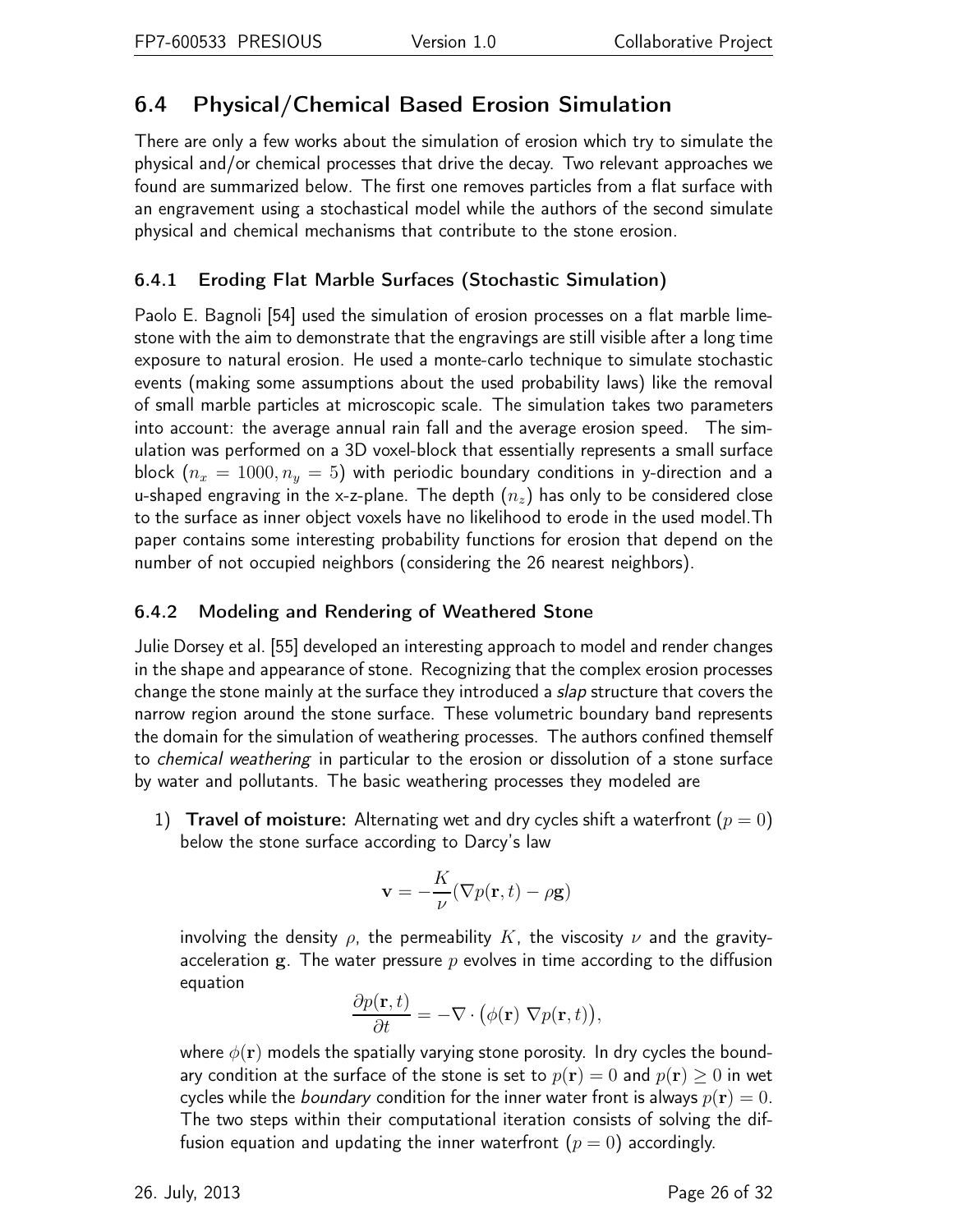2) Dissolution, transport and recrystallization: The authors model the dissolution of minerals or salt at the (moving) inner water front by computing the concentration  $C_i$  of the considered minerals i by

$$
\frac{dC_i}{dt} = -k_i \big(m_i - C_i\big).
$$

Here  $m_i$  refers to the maximum solubility (saturation level) and  $k_i$  is the solubility of the considered mineral (therefore determining the speed of the solution process). The convective-diffusion equation

$$
\frac{\partial}{\partial t}(\phi C_i) + v \cdot \nabla(\phi C_i) = \nabla \cdot (\phi D_i \nabla C_i)
$$

models the diffusion and transport of the mineral. The velocity  $v$  is computed from the pressure gradient and  $D_i$  refers to the diffusivity of the mineral i. The divergence  $\nabla C_i$  through the surface determines how much material accumulates as crust on the surface.

3) Erosion of the material: For each voxel a decay probability  $d$  and a stone density s is stored. A zero density indicates the absence of stone. The decay rate is increased depending on the present mean amount of water and minerals. Its purpose is to determine the probability for an erosion event. A large number of erosion events are simulated on the surface of the object and within a zone of influence the stone density is reduced.

The differential equations were implemented using a finite difference scheme with additional care to obtain isotropic diffusion behavior (second order derivative) with the typical trapezoidal lattice. For the gradient (first order derivative) no corrections were applied.

## <span id="page-26-0"></span>7 Conclusion

Current studies of deterioration factors, mechanisms and processes of stone deterioration and its characterization at macro and micro level mainly lead to functions describing the recession rates of stone surfaces. Typically some relevant environmental factors (like the amount of rain, the temperature and pollutant concentrations) are integrated into the surface-recession function that involves empirically found parameters for a particular considered stone material. The mineralogical and petrographical complexity of stone materials makes the development of predictive erosion models based on physicochemical parameters a challenging task. A better understanding of the deterioration factors and their interaction over an extended time period would be helpful for a realistic modeling of stone decay. Today it seems that there is a lack of such an understanding which makes it difficult to explain why, for example, different stones of essentially similar composition and texture can show very different weathering features. For the physicochemical parameter estimation of selected stone-samples, a combination of in situ investigation, laboratory analyses and weathering simulation tests will be conducted. However, even as many aspects are not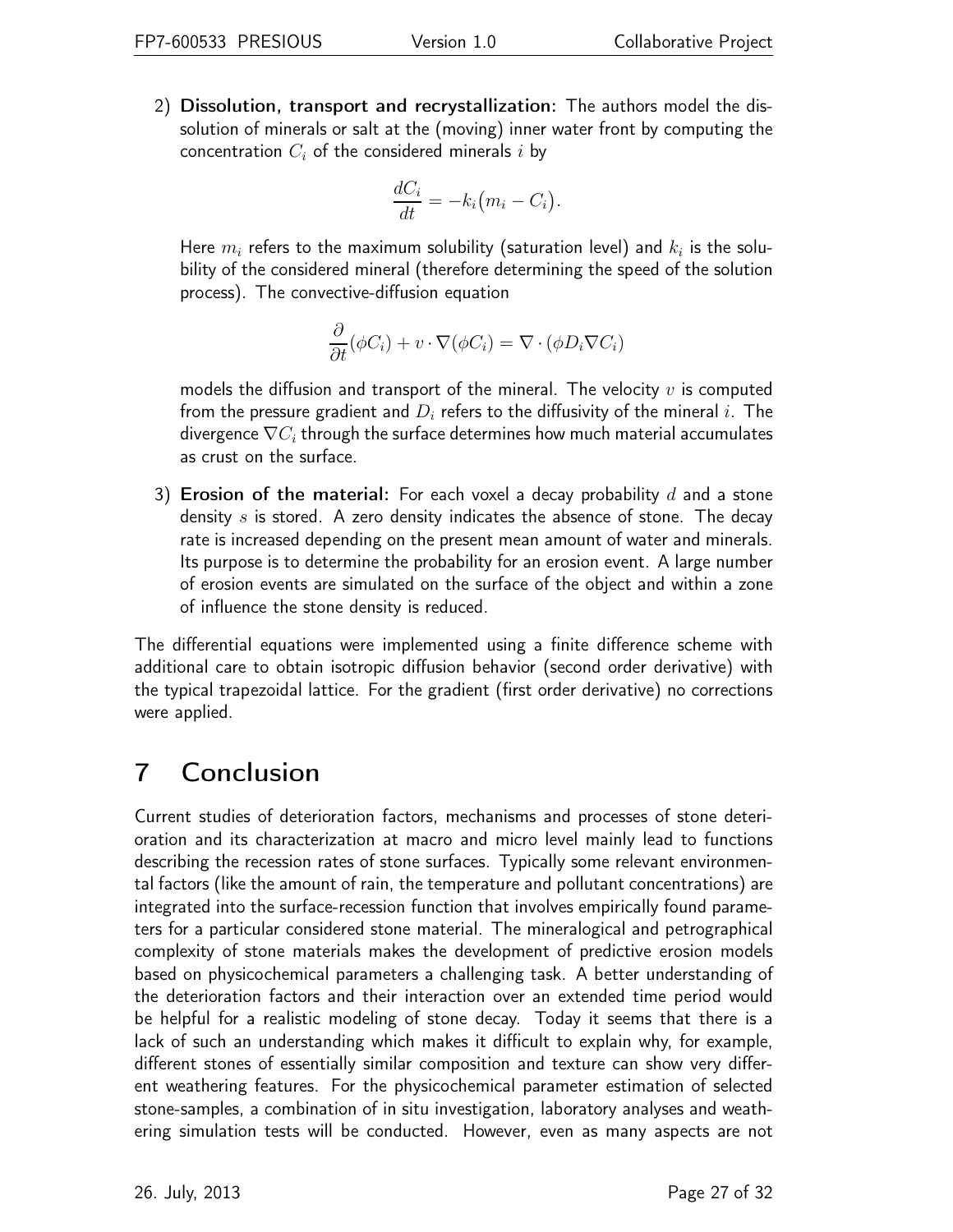yet fully understood, such processes might be successful simulated and visualized exploiting Monte Carlo methods and/or other statistical approaches. A combination and extension of the reviewed methods for the visualization and simulation of decay processes represents a good starting point for designing new algorithms that finally will be integrated into the stone erosion simulator which we intend to develop. Another interesting research question is also if there is a link between erosion features at micro and macro levels that could be exploited for the simulation and visualization of stone deterioration processes. Statistical estimation methods that allow to incorporate certain prior knowledge of an undisturbed shape might also allow us to compute an inverse erosion leading to a reasonable estimation of the original stone-shape backward in time. We consider it worthwhile to combine accurate geometrical scanning of observed stone deteriorations with their simulated physicochemical phenomena. The high resolution differential scans will contribute to an understanding of the spatial and temporal variability of stone degradation.

### References

- [1] Gregory A Pope, Thomas C Meierding, and Thomas R Paradise. Geomorphology's role in the study of weathering of cultural stone. Geomorphology, 47(2- 4):211–225, 2002.
- [2] Stefanie Scheerer, Otto Ortega-Morales, and Christine Gaylarde. Chapter 5: Microbial deterioration of stone monuments–an updated overview. volume 66, pages 97–139. Academic Press, 2009.
- [3] A Bonazza, C Sabbioni, P Messina, C Guaraldi, and P De Nuntiis. Climate change impact: Mapping thermal stress on Carrara marble in Europe. Science of The Total Environment, 407(15):4506–4512, 2009.
- [4] Peter Brimblecombe. Environment and Architectural Stone, 2011.
- [5] Frederick W. Lipfert. Atmospheric damage to calcareous stones: Comparison and reconciliation of recent experimental findings. Atmospheric Environment (1967), 23:415–429, 1989.
- [6] Louis C. Peltier. The geographic cycle in periglacial regions as it is related to climatic geomorphology. Annals of the Association of American Geographers, 40(3):214–236, 1950.
- [7] Per Storemyr. Weathering of soapstone in a historical perspective. *Materials* Characterization, 53:191–207, 2004.
- [8] R. J. Inkpen and J. Jackson. Contrasting weathering rates in coastal, urban and rural areas in southern britain: preliminary investigations using gravestones. Earth Surface Processes and Landforms, 25(3):229–238, 2000.
- [9] Eric Doehne and Clifford A. Price. Stone conservation: An overview of current research. Technical report, Los Angeles, 2010.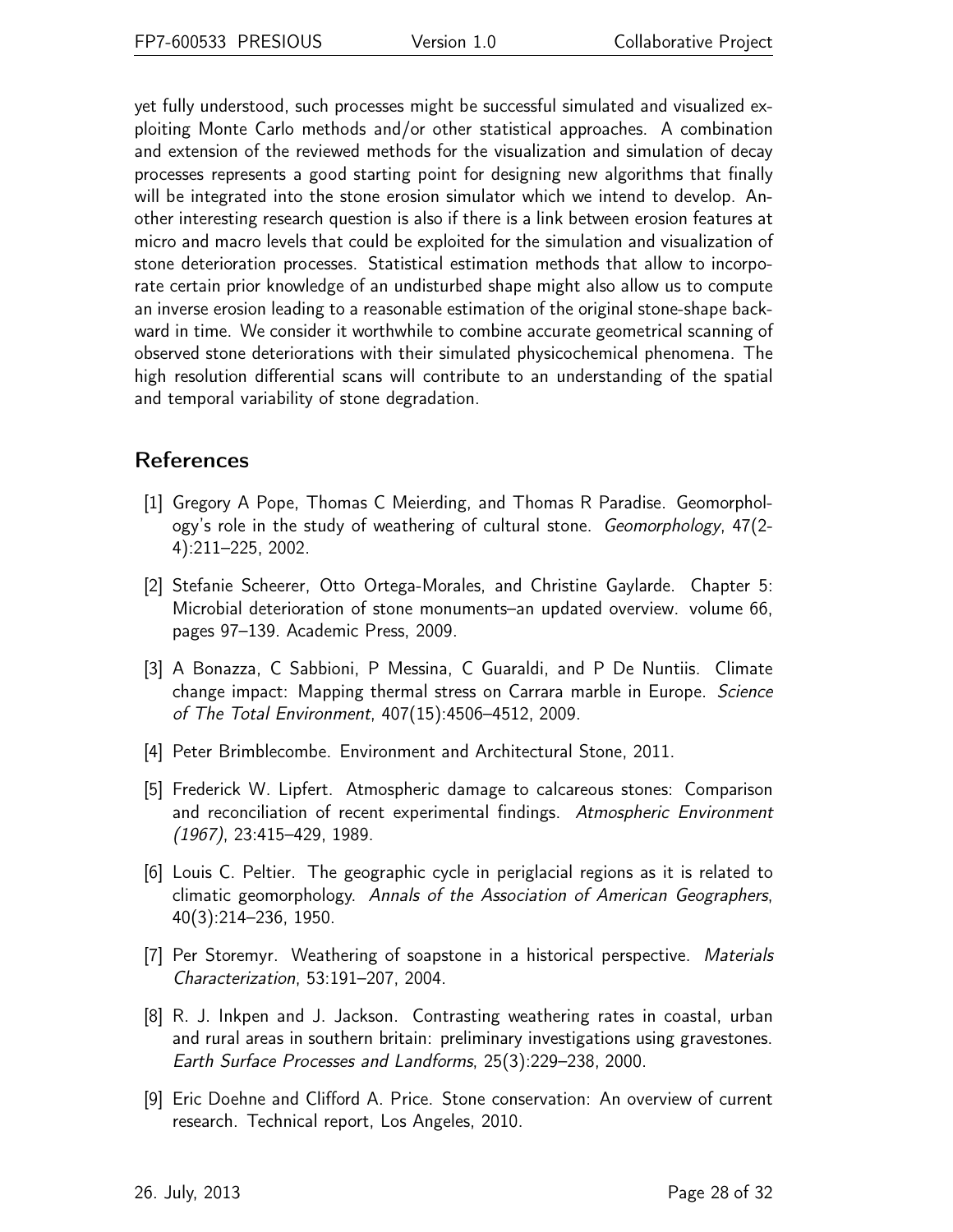- [10] G.W. Scherer. Internal stress and cracking in stone and masonry. In MARIAS. KONSTA-GDOUTOS, editor, Measuring, Monitoring and Modeling Concrete Properties, pages 633–641. Springer Netherlands, 2006.
- [11] David George Price. Weathering and weathering processes. Quarterly Journal of Engineering Geology and Hydrogeology, 28(3):243–252, 1995.
- [12] Srinivas S. Yerrapragada, Surendra R. Chirra, John H. Jaynes, S. Li, Jayanta K. Bandyopadhyay, and K. L. Gauri. Weathering rates of marble in laboratory and outdoor conditions. Journal of environmental engineering, 122:856–863, 1996.
- [13] Marco Realini Roberto Bugini, Marisa Laurenzi Tabasso. Rate of formation of black crusts on marble. a case study. Journal of Cultural Heritage, 1:111–116, 2000.
- [14] Per Storemyr. The stones of Nidaros: an applied weathering study of Europe's northernmost medieval cathedral. PhD thesis, Norwegian University of Science and Technology (NTNU), 1997.
- [15] Y. Bai, G.E. Thompson, S. Martinez-Ramirez, and S. Brüeggerhoff. Mineralogical study of salt crusts formed on historic building stones. Science of The Total Environment, 302(1–3):247–251, 2003.
- [16] A.V. Turkington, E. Martin, H.A. Viles, and B.J. Smith. Surface change and decay of sandstone samples exposed to a polluted urban atmosphere over a six-year period: Belfast, northern ireland. Building and Environment, 38(9 – 10):1205 – 1216, 2003. Building Stone Decay: Observations, Experiments and Modeling.
- [17] Arlindo Begonha. Mineralogical study of the deterioration of granite stones of two portuguese churches and characterization of the salt solutions in the porous network by the presence of diatoms. Materials Characterization,  $60(7):621-635$ , 2009. 11th Euroseminar on Microscopy Applied to Building Materials (EMABM).
- [18] P A Warke, B J Smith, and E Lehane. Micro-environmental change as a trigger for granite decay in offshore Irish lighthouses: implications for the long-term preservation of operational historic buildings. Environmental Earth Sciences, 63(7-8):1415–1431, 2011.
- [19] Peter Brimblecombe and Carlota M Grossi. Damage to Buildings from Future Climate and Pollution. APT Bulletin, 38(2/3):13–18, 2007.
- [20] Vasco Fassina. A survey on air pollution and deterioration of stonework in venice. Atmospheric Environment (1967), 12(11):2205 – 2211, 1978.
- [21] S.W. Massey. The effects of ozone and  $\{NOX\}$  on the deterioration of calcareous stone. Science of The Total Environment, 227(2–3):109–121, 1999.
- [22] Costas Varotsos, Chris Tzanis, and Arthur Cracknell. The enhanced deterioration of the cultural heritage monuments due to air pollution. Environ Sci Pollut Res, 16:590–592, 2009.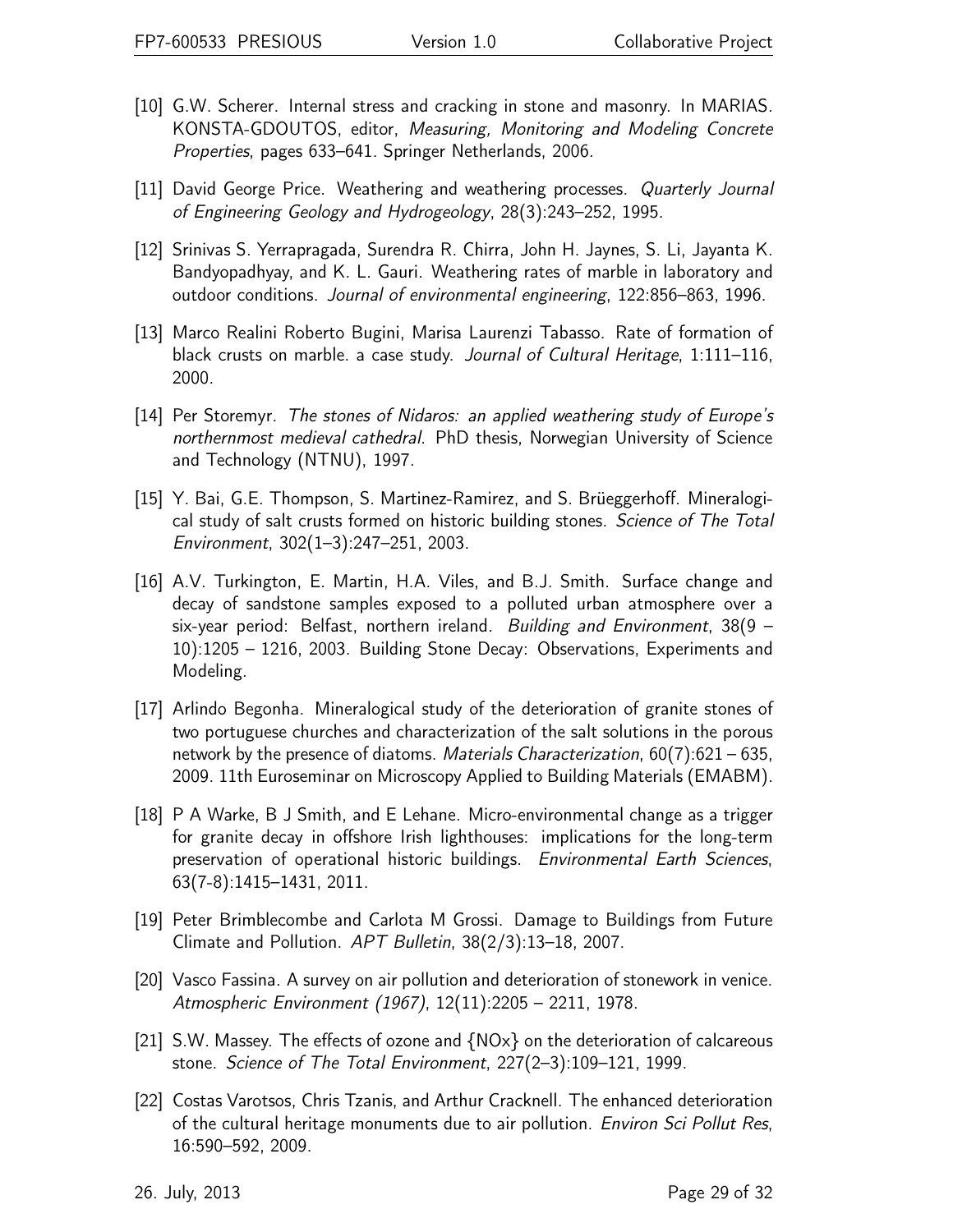- [23] Heather A Viles. Implications of future climate change for stone deterioration. Geological Society, London, Special Publications, 205(1):407–418, 2002.
- [24] B J Smith and R Prikryl. Diagnosing decay: the value of medical analogy in understanding the weathering of building stones. In B J SMITH and R PRIKRYL, editors, Building Stone Decay: From Diagnosis to Conservation, volume Special Publications, 271, pages 1–8. Geological Society, London, 2007.
- [25] Cirillo Atzeni, Ulrico Sanna, and Nannina Spanu. Some mechanisms of microstructure weakening in high-porous calcareous stones. Materials and Structures, 39(5):525–531, 2006.
- [26] F. R. S. Geikie. Rock weathering,as illustrated in edinburgh churchyards. Proceedings of Royal Society Edinburgh,, 10:518–532, 1880.
- [27] M. F. André and B. Phalip. Rates of stone recession on mediaeval monuments: some thoughts and methodological perspectives. Cadernos Lab. Xeolóxico de Laxe Coruña, 35:13–40, 2010.
- [28] Alessandra Bonazza, Palmira Messina, Cristina Sabbioni, Carlota M. Grossi, and Peter Brimblecombe. Mapping the impact of climate change on surface recession of carbonate buildings in europe. Science of the Total Environment, 407:2039– 2050, 2009.
- [29] Peter Brimblecombe and Carlota M Grossi. Millennium-long damage to building materials in London. Science of The Total Environment, 407(4):1354–1361, 2009.
- [30] Carlota M. Grossi, Alessandra Bonazza, Peter Brimblecombe, Ian Harris, and Cristina Sabbioni. Predicting twenty-first century recession of architectural limestone in European cities. Environmental Geology, 56:455–461, 2008.
- [31] Vladimir Kucera, Johan Tidblad, Katerina Kreislova, Dagmar Knotkova, Markus Faller, Daniel Reiss, Rolf Snethlage, Tim Yates, Jan Henriksen, Manfred Schreiner, Michael Melcher, Martin Ferm, Roger-Alexandre Lefèvre, and Joanna Kobus. UN/ECE ICP Materials Dose-response Functions for the Multi-pollutant Situation. In Peter Brimblecombe, Hiroshi Hara, Daniel Houle, and Martin Novak, editors, Acid Rain - Deposition to Recovery, chapter 27, pages 249–258. Springer Netherlands, 2007.
- [32] Vladimir Kucera. Model for multi-pollutant impact and assessment of threshold levels for cultural heritage. Technical report, Stockholm, 2005.
- [33] Ryszard KRYZA, Marta PRELL, Franciszek CZECHOWSKI, and Malgorzata DOMARADZKA. Acidic weathering of carbonate building stones: experimental assessment (preliminary results). Studia Universitatis Babes-Bolyai, Geologia, 54:33–36, 2009.
- [34] K. Beck and M. Al-Mukhtar. Weathering effects in an urban environment: a case study of tuffeau, a french porous limestone. Geological Society, London, Special Publications, 331:103–111, 2010.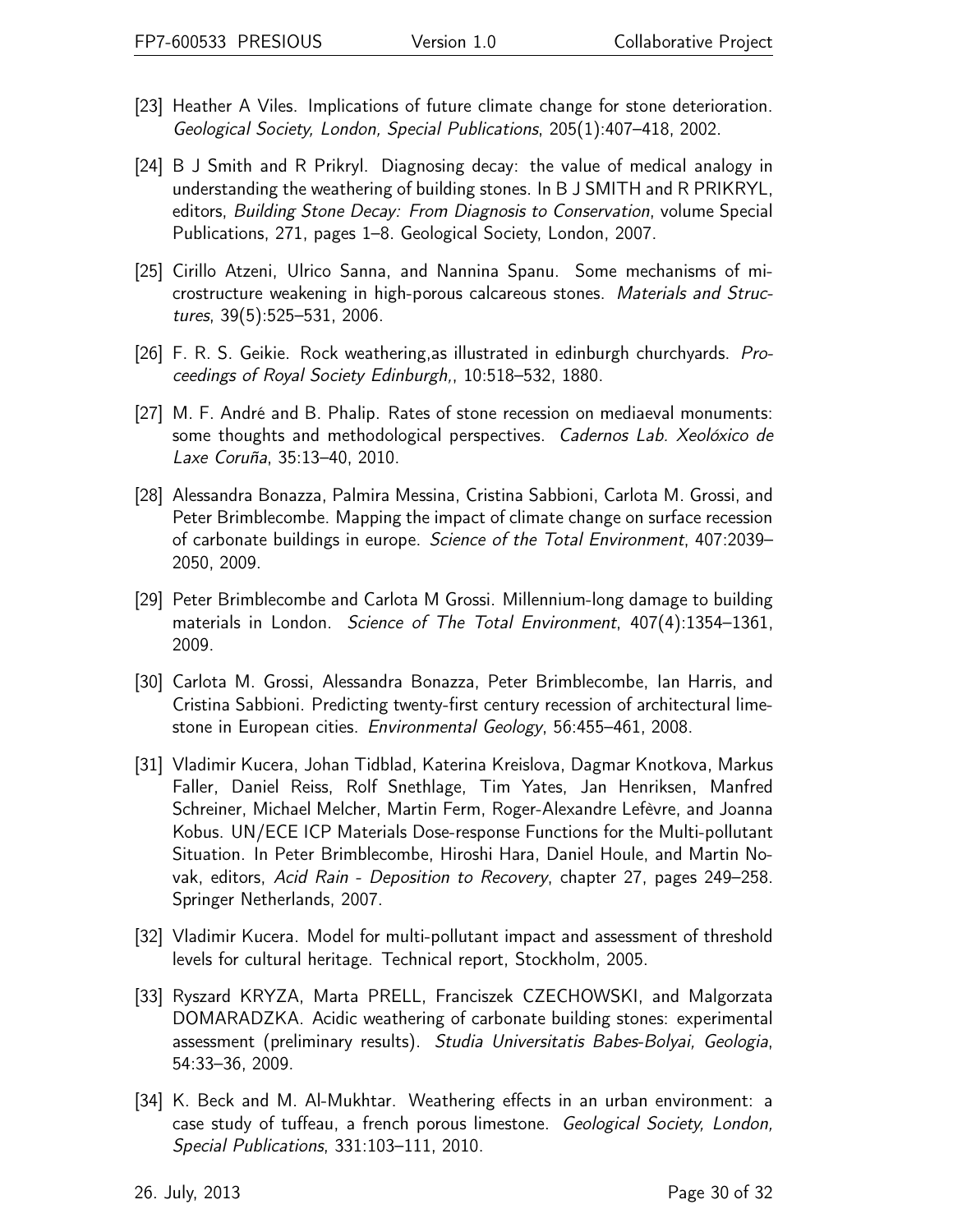- [35] Thomas C. Meierding. Weathering of serpentine stone buildings in the philadelphia, pennsylvania, region: A geographic approach related to acidic deposition. GSA Special Papers, 390:17–25, 2005.
- [36] Philip A. Baedecker and Michael M. Reddy. The erosion of carbonate stone by acid rain: Laboratory and field investigations. Journal of Chemical Education, 70(2):104–108, 1993.
- [37] Bernard J. Smith and H.A. Viles. Rapid, catastrophic decay of building limestones: Thoughts on causes, effects and consequences, volume 1, pages 531– 537. Taylor and Francis, 2006.
- [38] D Benavente, F Martínez-Verdú, A Bernabeu, V Viqueira, R Fort, M A García del Cura, C Illueca, and S Ordóñez. Influence of surface roughness on color changes in building stones. Color Research & Application, 28(5):343–351, 2003.
- [39] N Ghedini, G Gobbi, C Sabbioni, and G Zappia. Determination of elemental and organic carbon on damaged stone monuments. Atmospheric Environment, 34(25):4383 – 4391, 2000.
- [40] Marie-Francoise André, Samuel Etienne, Denis Mercier, Franck Vautier, and Olivier Voldoire. Assessment of sandstone deterioration at Ta Keo temple (Angkor):first results and future prospects. Environ Geol, 56:677–688, 2008.
- [41] Jessica Kottke. An Investigation of Quantifying and Monitoring Stone Surface Deterioration Using Three Dimensional Laser Scanning. PhD thesis, 2009.
- [42] Fdo. Maja Urosevic. Physico-chemical decay of carbonate stones: the role of atmospheric aerosols and dissolution processes. . PhD thesis, 2011.
- [43] H A Viles and C A Moses. Experimental production of weathering nanomorphologies on carbonate stone. Quarterly Journal of Engineering Geology and Hydrogeology, 31(4):347–357, 1998.
- [44] Alice V Turkington and Thomas R Paradise. Sandstone weathering: a century of research and innovation. Geomorphology, 67(1-2):229–253, 2005.
- [45] Alex D. Kelley, Michael C. Malin, and Gregory M. Nielson. Terrain simulation using a model of stream erosion. SIGGRAPH Comput. Graph., 22(4):263–268, June 1988.
- [46] G. M. Nielson and R. Franke. A method for construction of surfaces under tension. Rocky Mountain J. Math, 14:203–220, 1984.
- [47] F. K. Musgrave, C. E. Kolb, and R. S. Mace. The synthesis and rendering of eroded fractal terrains. SIGGRAPH Comput. Graph., 23(3):41–50, jul 1989.
- [48] Bedřich Beneš, Václav Těšínský, Jan Hornyš, and Sanjiv K. Bhatia. Hydraulic erosion. Computer Animation and Virtual Worlds, 17(2):99–108, 2006.
- [49] Nick Foster and Dimitri Metaxas. Realistic animation of liquids. In Graphical Models and Image Processing, pages 23–30, 1995.

26. July, 2013 Page 31 of 32